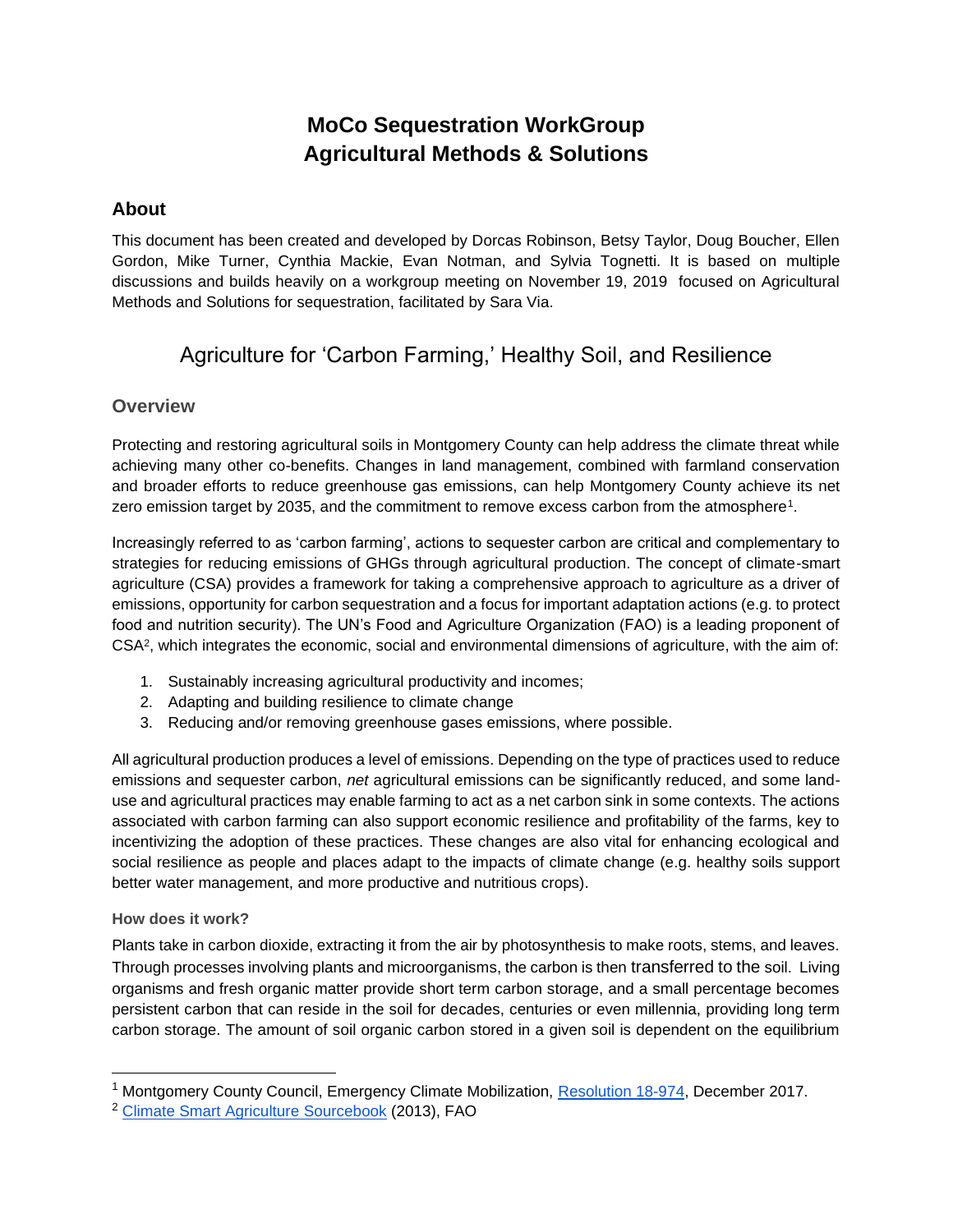between the amount of carbon entering the soil and the amount of carbon leaving the soil from respiration. Soil respiration is a measure of carbon dioxide released from the soil from decomposition of organic matter by soil microbes and respiration from plant roots and soil fauna. As long as we are sequestering more than we are respiring, we are storing carbon to help cool the planet. Historically, we have lost an estimated 133 gigatons of carbon from our global lands. The United States is #2 after China with its biophysical potential to sequester carbon and put carbon back into the land where it will help increase yields, retain water in the soil, and bolster plant resilience.

Arbuscular mycorrhizal fungi are essential for moving carbon into soil. The most common mycorrhizal fungi are marked by threadlike filaments called hyphae that extend the reach of a plant, increasing access to nutrients and water. These hyphae are coated with a sticky substance called glomalin, discovered only in 1996, which is instrumental in soil structure and carbon storage. The U.S. Department of Agriculture advises land managers to [protect glomalin](http://www.ars.usda.gov/is/ar/archive/sep02/soil0902.htm) by minimizing tillage and chemical inputs and using cover crops to keep living roots in the soil.

"Rebuilding soil organic matter on a global scale is essential for food, water, and climate security. The multiple benefits of healthy soil are incalculable for: improved crop yields; a greater availability and variety of nutrients in food; increased retention and supply of fresh water; and, as more carbon is stored in soil, reduced greenhouse gases in the atmosphere. Soil erosion is an issue of global concern and widespread disregard for soil as the basis of our food system has led to desertification, hunger, and climate instability. Conversely, rebuilding soil health by increasing its carbon content will make communities more resilient in the face of escalating climate-related challenges $3"$ 

## **Practices for carbon farming in agriculture**

The United States Department of Agriculture (USDA), in part through the [National Resources Conservation](https://www.nrcs.usda.gov/wps/portal/nrcs/main/national/climatechange/)  [Services](https://www.nrcs.usda.gov/wps/portal/nrcs/main/national/climatechange/) (NRCS), provides guidance and tools for the agricultural and land use practices that can be used to sequester carbon, including the [COMET-Planner](http://comet-planner.com/) (with Colorado State University) for evaluating the carbon sequestration and GHG emissions reductions from adopting NRCS conservation practices.

However, the USDA's approach to climate change and the food and agriculture system focuses on applying the more commonly used conservation practices. **Montgomery County must be significantly more innovative and ambitious in order to reach the bold targets of the Climate Action Plan.** For example, there are a number of exciting research and learning initiatives that are demonstrating the added value of other key practices, such as applying organic soil amendment (compost) as seen in the example of [Marin](https://www.marincarbonproject.org/)  [County,](https://www.marincarbonproject.org/) California<sup>4</sup>and integration of high sequestering and high revenue nut trees into ag lands.<sup>5</sup>

At the Maryland state level, a number of the NRCS practices are already used and incentivized for their water quality benefits, to reduce nutrient flows into the Chesapeake Bay. A menu of recommended practices, accompanied by estimates of GHG reductions from agriculture, developed by Dr Sara Via at the

<sup>3</sup> http://www.centerforfoodsafety.org/files/soil-carbon-pamphlet\_finalv2\_88688.pdf

<sup>&</sup>lt;sup>4</sup> Reduction of food and green waste in landfills reduces methane emissions while providing key inputs for compost production. In 2019, the Urban Sustainability Directors Network, Carbon Neutral Cities Alliance, and C40 each identified and launched a new "game changing" effort to capture municipal and suburban green and food waste to generate compost for application on nearby agricultural land to improve soils and sequester carbon. Montgomery County could join the USDN initiative to gain key knowledge on ramping up composting in the county.

<sup>5</sup> <http://www.savannainstitute.org/>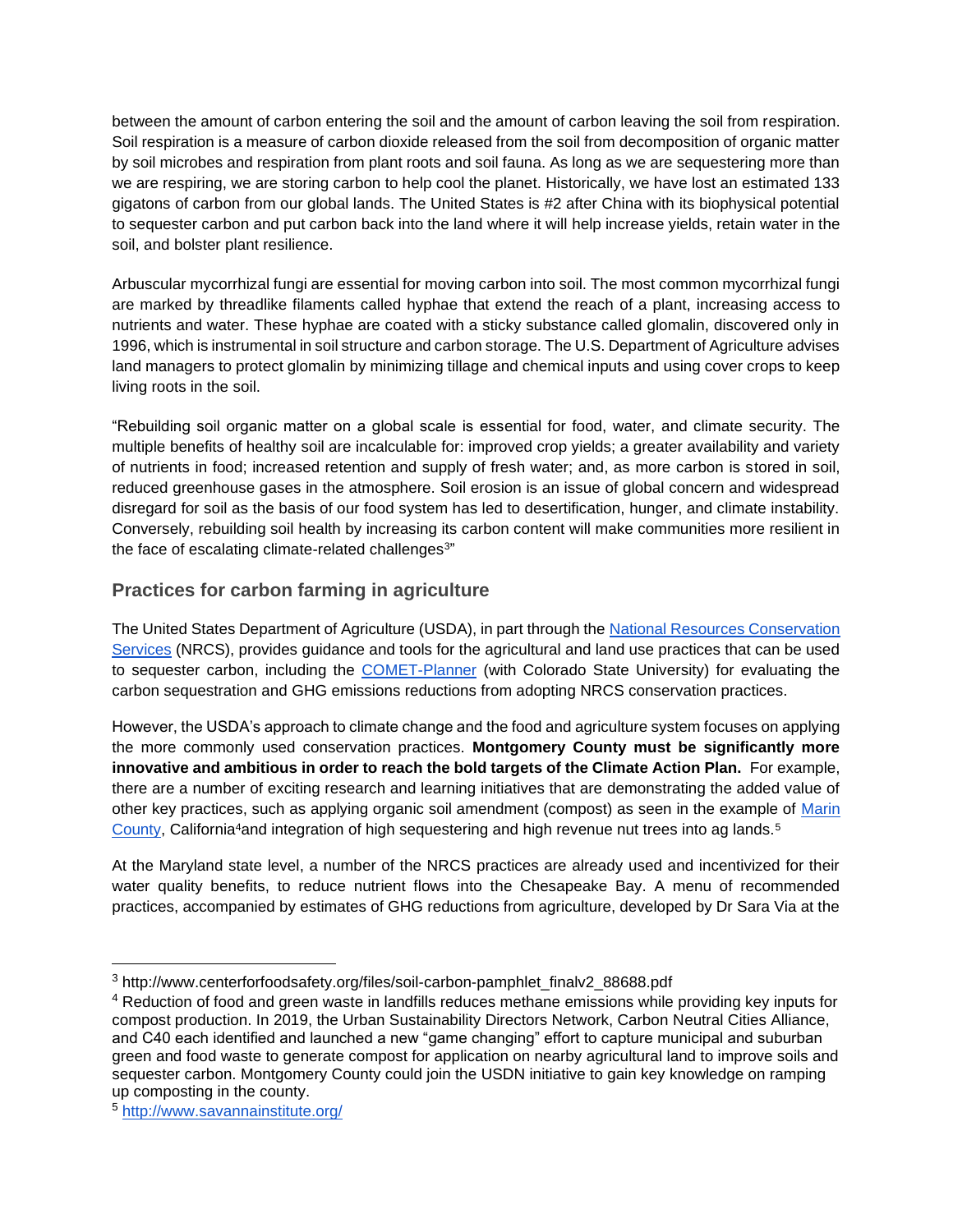University of Maryland, using Comet Planner<sup>6</sup>, is included as [Appendix K](https://mde.maryland.gov/programs/Air/ClimateChange/Documents/2019GGRAPlan/Appendices/Appendix%20K%20-%20MDA%20Recommended%20Practices.pdf) in the Maryland 2019 Greenhouse [Gas Emissions Reduction Act Draft Plan.](https://mde.state.md.us/programs/Air/ClimateChange/MCCC/Commission/2019GGRADraftPlanPresentation10152019.pdf) These practices are supported by the Maryland Healthy Soils Act, and recognition of the carbon benefits is likely to be included in a broadening of the [Maryland Agricultural](https://mda.maryland.gov/resource_conservation/Pages/macs.aspx)  [Water Quality Cost-share \(MACS\) Program.](https://mda.maryland.gov/resource_conservation/Pages/macs.aspx) Additional practices are being identified by NRCS, the state of California, and others.

## **The potential contribution of agricultural carbon farming to sequestering carbon in MoCo**

Montgomery County has 558 farms and 350 horticultural enterprises.<sup>7</sup> There are a range of farms from commodity grain, soybean and corn growers to diversified vegetable farms, horse farms and plant nurseries, among others.<sup>8</sup> There are many agricultural land-uses practiced in MoCo. Each type of farm has some potential to sequester carbon. For example, many acres of the County are dedicated to horse production. Proper management and composting of horse manure<sup>9</sup> as well as silvopasture (adding trees and shrubs to grazed pastures > 20 plants per acre) could contribute a minimum of 1.34 Mt in CO2e/ acre/ year, according to the estimates generated by Dr Via (just from silvopasture.) According to recent modeling by Colorado State, the County's agricultural lands in commodity crops could sequester on the order of two tons CO2-e/ha/yr with basic conservation agriculture practices. Adding conservation buffers - narrow strips of land in permanent cover of perennial grasses - could double this estimate. Adding additional practices such as compost applications or selective silviculture would increase the sequestration further.

## **Realizing the potential contribution: important considerations and potential partners**

In order to maximize the potential of soil carbon sequestration through agriculture, the County needs to get a firmer picture of current baseline carbon in the soil and recognize that farming practices will only shift with technical and educational support, and in some cases, with financial incentives at least for a period of transition. Many farmers struggle to sustain profitable operations in the face of changing trade and farm policies and escalating climate impacts. We need farming to be and remain viable, and to be part of the MoCo economy; this was a key rationale for forming the Agriculture Reserve in 1980. The actual uptake of these conservation and farming practices, depends on the willingness and ability of farmers to integrate them. It is critical that relevant incentives are in place at the levels needed to promote rapid adoption<sup>10</sup>. Increased support for carbon farming technical assistance, including equipment (through grants or cooperative exchanges) and farmer-led demonstration and training is also vital. The County could explore partnerships with Annie's Organics and other companies paying farmers a premium for regenerative, organic practices.<sup>11</sup>

● **[The MoCo Office of](https://montgomerycountymd.gov/AgServices/agboardscommittee.html) Agriculture:** The Agricultural Advisory Committee; Agricultural Preservation Advisory Board; Montgomery Soil Conservation District Board of Supervisors, are important potential leaders in integrating sequestration into the mainstream of MoCo agriculture in the coming

<sup>6</sup> [http://www.comet-planner.com/;](http://www.comet-planner.com/) [http://bfuels.nrel.colostate.edu/beta/COMET-Planner\\_Report\\_Final.pdf](http://bfuels.nrel.colostate.edu/beta/COMET-Planner_Report_Final.pdf)

<sup>7</sup> <https://www.montgomerycountymd.gov/AgServices/agfacts.html>

<sup>8</sup> <https://www.montgomerycountymd.gov/agservices/Resources/Files/Ag%20Census/cp24031.pdf> <sup>9</sup> [https://www.marincounty.org/-](https://www.marincounty.org/-/media/files/departments/pw/mcstoppp/residents/a_horse_keepers_guide_to_compost.pdf)

[<sup>/</sup>media/files/departments/pw/mcstoppp/residents/a\\_horse\\_keepers\\_guide\\_to\\_compost.pdf](https://www.marincounty.org/-/media/files/departments/pw/mcstoppp/residents/a_horse_keepers_guide_to_compost.pdf)

 $\frac{10}{10}$  'We need to make it so that farmers make more money drawing down carbon than generating emissions'. Comment from workgroup member.

<sup>11</sup> <https://www.annies.com/regenerative-agriculture/>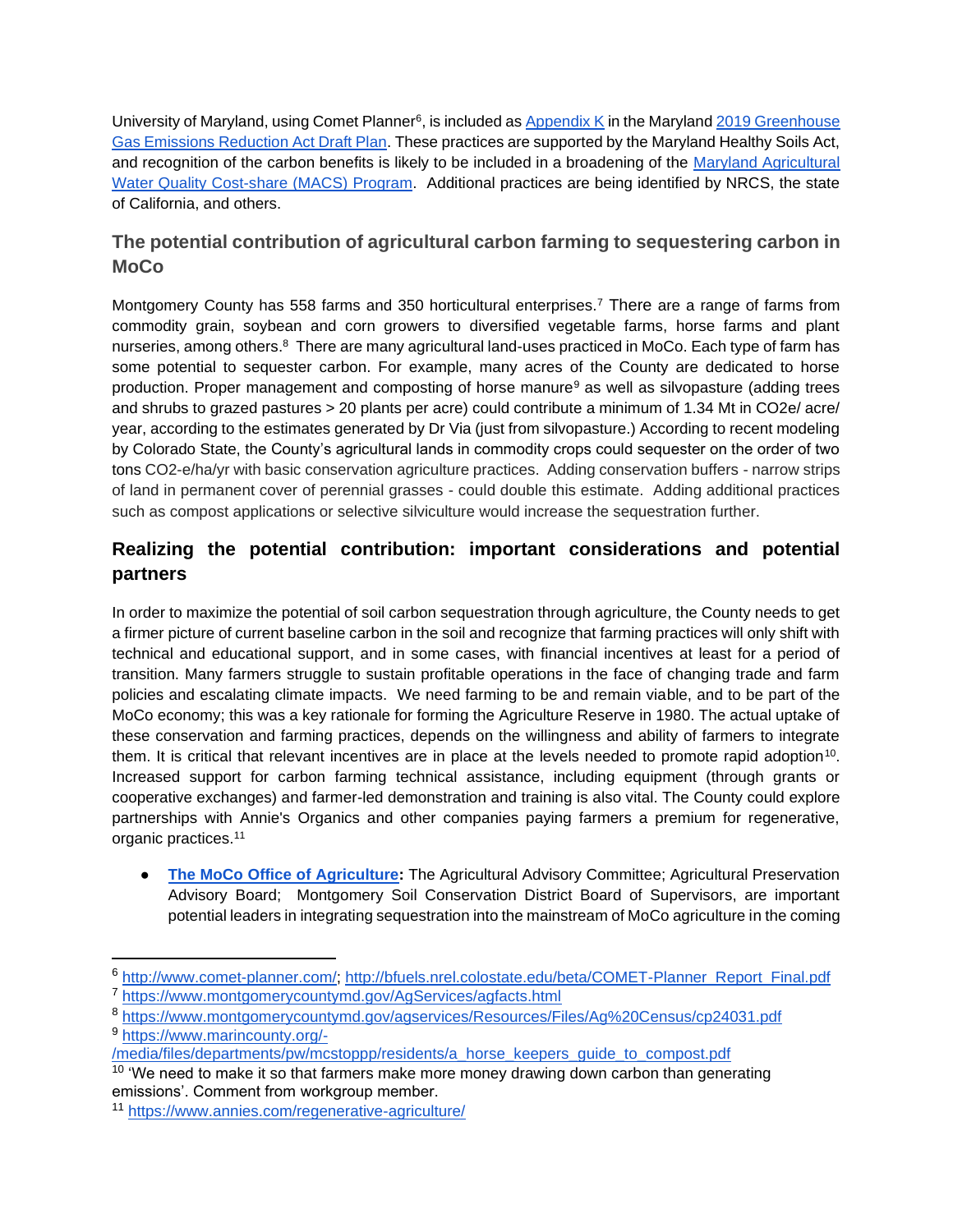few years. The opportunity is for a robust process of learning and consultation with these groups around how to realize the scale of MoCo's sequestration capacities in agriculture.

- **MoCo and Maryland NGO partners**  Maryland has a growing number of non-profit organizations dedicated to helping advance soil carbon sequestration. Future Harvest, Fair Farms, Chesapeake Bay Foundation, American Farmland Trust, Montgomery Countryside Alliance, Institute for Local Self Reliance, Sugarloaf Citizens' Association and others can help advance this agenda.
- **The Agricultural Reserve:** The 93,000 acres in the protected County Agricultural Reserve almost a third of the County's land resources - includes both private and public lands. The opportunity to advance carbon farming and land stewardship for climate mitigation, adaptation, and rural economic development is significant. The County must also factor in new research<sup>12</sup> that includes dire warnings about potential disruption of global food supplies. The Ag Reserve must be protected for local food security.<sup>13</sup> This makes it critical to protect and even expand the Agricultural Reserve, and to focus on land-use within the reserve. Further, the carbon farming practices that sequester carbon also protect pollinators, secure water resources, and after a period of transition, increase yields for producers. There are synergistic opportunities for promoting native and diverse species, supporting pollinators that are crucial to a secure food web, bird conservation, and to biodiversity.
- **Mapping and building understanding of agricultural land-use in MoCo:** It will be important to more clearly map how much land is under agricultural management, and the type of agriculture that is practiced to inform potential land-use changes<sup>14</sup>. Only about 1% of MoCo crop land is used for orchards, and another 1% for vegetables. On the other hand, 38% is used for corn, 34% for soybeans, 21% for hay and haylage, and 11% for wheat, with the standard rotation being among corn, soy and winter wheat (USDA, 2019, *Census of Agriculture 2017*) In contrast, 70% of land in Maryland is used to grow crops for animal feed and biofuel. A serious commitment to both sequestration and to food security and resilience will require active efforts to transform how land is used over the coming decade (e.g. emphasis on [multi-tier restoration agriculture;](https://www.forestag.com/pages/mark-shepard) e.g. potential to [transform food waste into compost at scale](https://ilsr.org/composting/)). In this context, diversified systems also have a greater per acre potential for soil carbon drawdown.
- **MoCo residents as tax-payers, workers,consumers, and impact investors in the local food system:** Engage people in the challenges and opportunities for strengthening the role of farmers and agriculture as a critical climate solution (reduce emissions, increase sequestration, enhance resilience). Studies such as *[What our region grows to eat and drink](https://www.montgomerycountymd.gov/agservices/Resources/Files/publications/WORG_2018_FINAL_for_Web.pdf)* (Metropolitan Washington Council of Governments, 2019) and *[2019 Chesapeake Foodshed Assessment](https://agnr.umd.edu/sites/agnr.umd.edu/files/files/documents/Hughes%20Center/2019__Chesapeake-Foodshed-Assessment_02.pdf)* make important recommendations related to valuing and deepening engagement with the local food system, including promoting people's purchase of local foods and investing in agriculture workforce development. Since the Montgomery County Food Council is already working on plans for the local food system and they are a major stakeholder, they can be tapped as partners to analyze and create local production and procurement plans. By incentivizing local production of more food for human consumption, MoCo can also reduce the transportation climate impacts of global food chains, and enhance food security resilience through greater diversity in food sources.

<sup>12</sup> <https://www.ipcc.ch/srccl/>

<sup>&</sup>lt;sup>13</sup> [https://www.nytimes.com/2019/08/08/climate/climate-change-food-supply.html?auth=login](https://www.nytimes.com/2019/08/08/climate/climate-change-food-supply.html?auth=login-email&login=email)[email&login=email](https://www.nytimes.com/2019/08/08/climate/climate-change-food-supply.html?auth=login-email&login=email)

<sup>&</sup>lt;sup>14</sup> [MCATLAS](https://mcatlas.org/viewer/) provides maps of MoCo e.g. soils are under Environmental Features. Also Mike Scheffel from the MoCo Office of Agriculture is a key resource.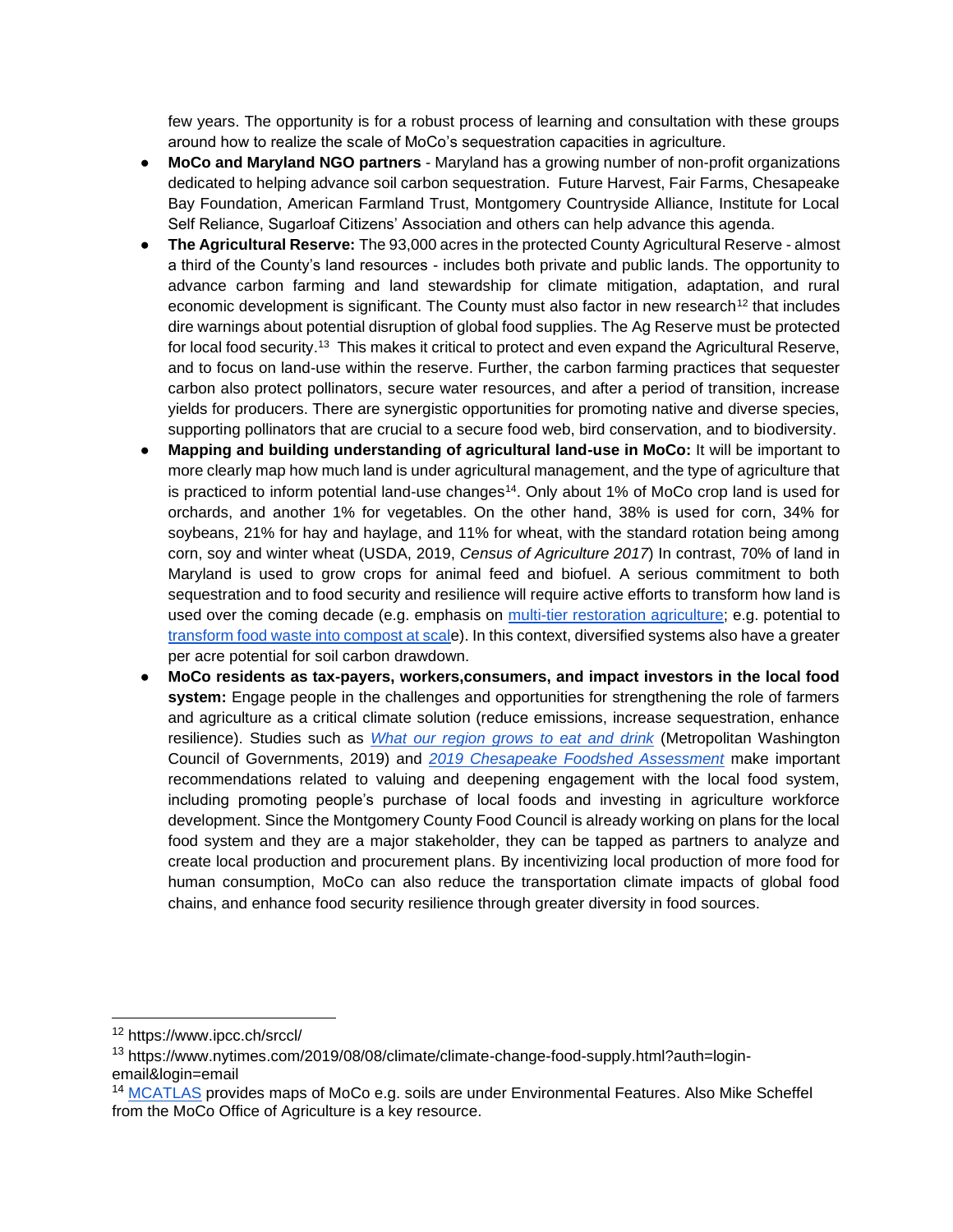## **A vision, goal, and objectives for sequestering carbon through agriculture**

### **Vision**

**Draft Vision Statement :** Agriculture remains essential to a prosperous and healthy county by producing food, contributing to our economy, increasing resilience to the impacts of climate change, preserving our rural legacy and storing carbon. The crown jewel is the Agricultural Reserve, a 93,000 acre landscape of both private and public lands for farming, open space, land conservation, rural lifestyles and source-water protection. In order to respond to the climate crisis, Montgomery County should accelerate the adoption of healthy soil and other climate smart practices in the Agricultural Reserve. It should also take concrete steps to strengthen the beneficial linkages between county consumers, businesses, community college campuses, investors, and farms - bolstering a circular regional economy. Above all, MoCo must avoid additional conversion of agricultural land to development.

We envision MoCo as a national leader advancing regenerative agriculture, expanding conservation farming, and demonstrating the beneficial sequestration and adaptation impacts of newer practices such as silviculture, composting, managed grazing, multi-tiered cropping systems and vegetable, fruit and nut production.

With robust policy choices, visionary programs and creative financial incentives, MoCo could directly sequester a significant amount of carbon pollution in the coming decade. In this way, MoCo can contribute to its net zero emissions by 2035 goal, and aim to move into negative emissions thereafter, in part through this contribution of sequestration in agricultural systems. [It is a principle of the workgroup that efforts to sequester carbon are not be used as an excuse not to address moving to net zero emissions through direct emissions reductions].

An ambitious effort to promote healthy soils and agricultural sequestration will provide vital co-benefits for adaptation to climate change, if linked intentionally to the ways in which MoCo conceives of food and farming resilience over time. A vibrant local food system - with more nutritious food, accessible to all residents,with food waste returned at scale to soil through composting - will be increasingly important as climate impacts challenge the wider food supply chains. In order to build and promote this system, MoCo will place increased emphasis on farming livelihoods: continuing to address social equity by creating access for diverse groups to farming; and working to develop more creative ways to support farmers to adopt and scale 'carbon farming' and related practices for resilience.[The workgroup notes that agriculture is a major employer in MoCo<sup>15</sup>, and that many farmers struggle to operate at a profit. They need predictable support to function as effective custodians of the soil/ ecosystems].

The system for sequestering carbon through agricultural practices in MoCo will link strategically and creatively with other important activities designed to reduce emissions, sequester carbon and adapt to climate change. For example, MoCo's zero waste strategy will invest in supporting the generation of organic

<sup>&</sup>lt;sup>15</sup> The County's diverse agricultural industry's 558 farms and 350 horticultural enterprises produce more than \$281 million in economic contribution from agricultural products and operations. The majority of Montgomery County farms are family-run operations, many reaching back several generations, which employ more than 10,000 residents. Of the County's 558 farms, 39% are farmed as a primary occupation. <https://www.montgomerycountymd.gov/agservices/agfacts.html>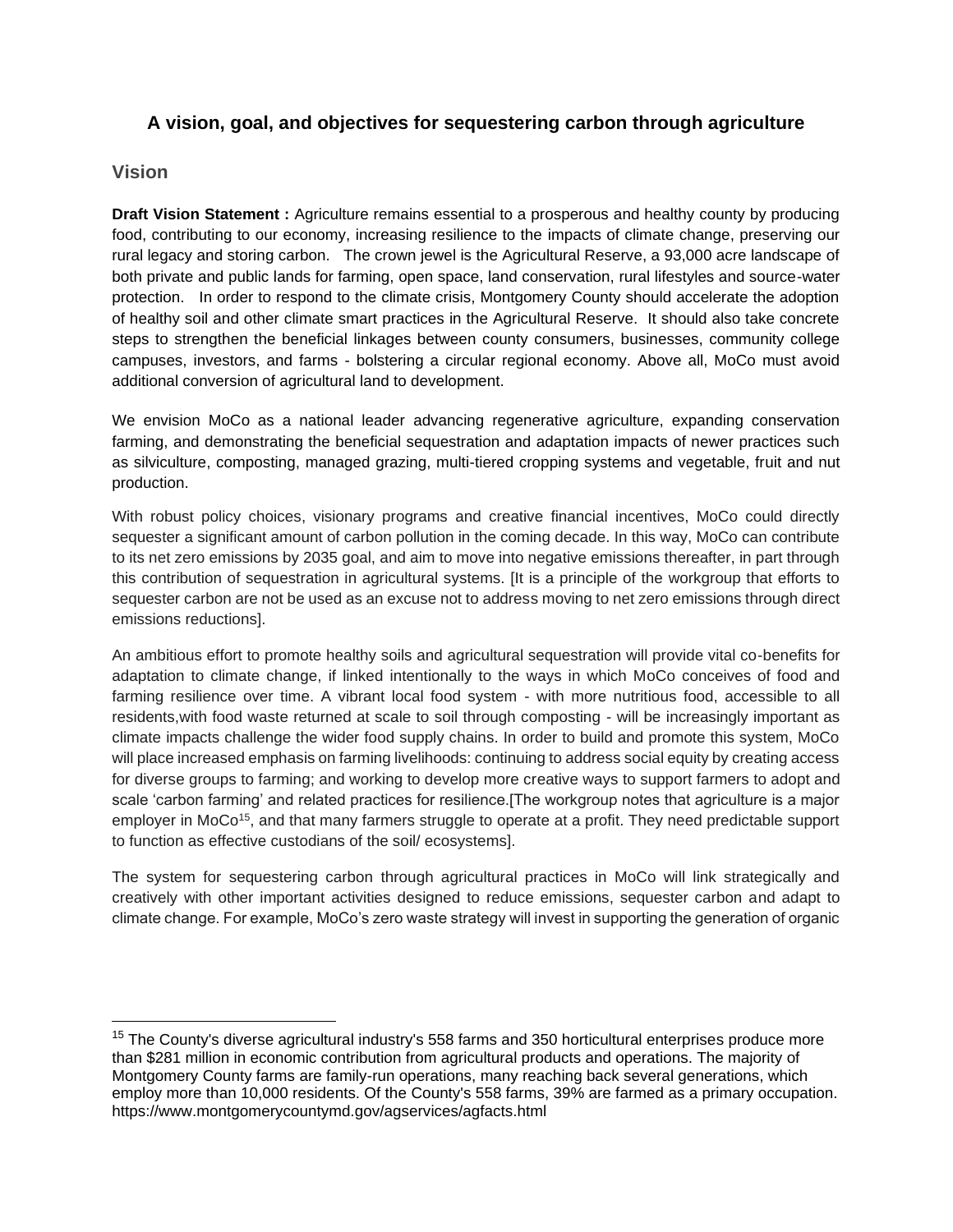compost that the carbon farming system requires, in addition to promoting backyard and community composting around the county<sup>16</sup>.

## **Goal and Objectives**

According to the IPCC and the National Academies of Sciences, ambitious efforts to sequester carbon through agriculture are essential in efforts to restore a safe, livable climate.<sup>17</sup>

At the same time, the UN Food and Agriculture Organization and the UN Development Program have urged restoration of soils for other co-benefits, including food, biodiversity, rural jobs, and water security.<sup>18</sup>

An expansive focus on sequestration is fairly new in climate action planning; as yet, approaches and methods for measuring and evaluating these actions to inform and inspire policy-makers, investors, taxpayers, key actors in the system etc, are nascent though momentum in the United States is high with major corporate and government interest.<sup>19</sup>

The MoCo sequestration plan should be developed with a goal and a set of linked objectives, as follows:

- **Goal for sequestration** (such as targets for increases of 15% by 2027/30% by 2035) based on existing baseline data on soil carbon wherever possible. Benchmark our soils as we will benchmark our buildings for energy efficiency.
- **Objective for co-benefit 1 Other emissions reductions** (e.g. net avoided emissions due to organic waste management to reduce methane emissions from landfills and provide on-farm compost that greatly boosts soil carbon drawdown; reduced emissions from reduced use of nitrogen fertilizer, from tilling and transportation.)
- **Objective for co-benefit 2 - Adaptation/ ecological resilience gains** (e.g. managing for floods and droughts through improved water retention capacity of improved soils<sup>20</sup>; preventing further increases in water treatment costs associated with sediment runoff from both agricultural and urban areas)
- **Objective for co-benefit 3 - Social equity/ resilience gains** (e.g. increased local and nutritious food and overall food access/ food security/ access to farmland for historically disadvantaged producers.)
- **Objective for co-benefit 4 Well-being and prosperity gains** (e.g. market system and good jobs created around organic waste management, silviculture, and other practices)
- **Objective for co-benefit 5 National and global recognition as a trendsetter** (attracting federal dollars and private investment to enhance MoCo as a model for climate action.)
- **Objective for co-benefit 6 Education and engagement of youth and consumers** (creating climate beneficial certification programs and school-based gardens, for example.)

A potential goal for the Agriculture Methods and Solutions could be something like, X% of 2019 acres on which the various NCRS practices (or a MoCo-prioritised list) are adopted by 2027. The COMET-Planner can be used to estimate how much GHG-reduction the county would get/ year. It could be helpful to actively

<sup>&</sup>lt;sup>16</sup> Noting that the [County strategic plan to advance composting](https://www.montgomerycountymd.gov/SWS/Resources/Files/foodwaste/Strategic%20Plan%20to%20Advance%20Composting,%20Compost%20Use,%20and%20Food%20Scraps%20Diversion%20in%20Montgomery%20County,%20MD.pdf) (2018) recommends backyard and community composting programs. However, there is much to be done in order to take these practices to scale.

<sup>17</sup> <https://www8.nationalacademies.org/onpinews/newsitem.aspx?RecordID=25259>

<sup>18</sup> <https://www.scientificamerican.com/article/only-60-years-of-farming-left-if-soil-degradation-continues/>

<sup>19</sup> [https://www.indigoag.com/;](https://www.indigoag.com/)[https://insideclimatenews.org/news/19072019/agriculture-climate-solution](https://insideclimatenews.org/news/19072019/agriculture-climate-solution-election-2020-biden-warren-sanders-soil-carbon-conservation)[election-2020-biden-warren-sanders-soil-carbon-conservation](https://insideclimatenews.org/news/19072019/agriculture-climate-solution-election-2020-biden-warren-sanders-soil-carbon-conservation) 20

[http://www.fao.org/fileadmin/templates/lon/World\\_Soil\\_Day\\_2017/UN\\_Didi\\_Pershouse\\_World\\_Soil\\_Day\\_](http://www.fao.org/fileadmin/templates/lon/World_Soil_Day_2017/UN_Didi_Pershouse_World_Soil_Day_2017__Statement_FINAL.pdf) 2017 Statement FINAL.pdf;<https://www.sciencedirect.com/science/article/pii/S0016706103000946>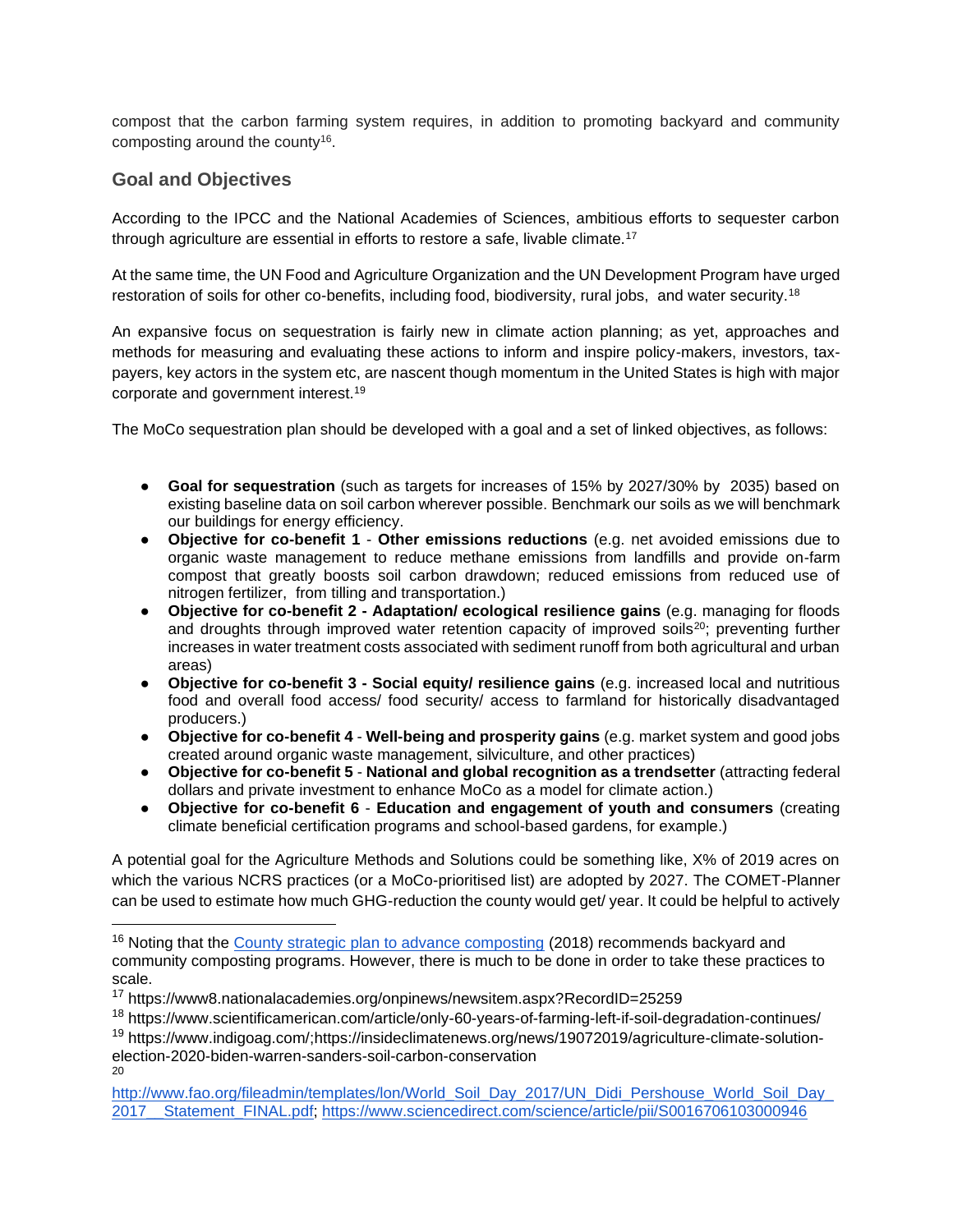participate in the Million Acre Challenge, a partnership between Chesapeake Bay Foundation, Future Harvest and others to bring 1 million acres of Maryland farmland into regenerative agriculture by the end of this decade.

The objectives for co-benefits then add additional rationale for investments that achieve this.

## Decision-making considerations for MoCo

## **Criteria for decision-making**

There will be important co-benefits of certain actions (some are reflected in the vision and objectives), which should be explicitly recognized and estimated. This will help decision-makers to make the case for those actions where the sequestration value alone is not considered sufficient. There are also potential trade-offs between different actions, as discussed below.

Therefore, the sequestration workgroup proposes that a set of decision-making criteria are developed to ensure that co-benefits and trade-offs are well considered when policies and programs are being developed. These criteria should reflect the principles and values discussed below, and could be applied through a form of check-list that is required for all future policy and legislative decisions.

## **Trade-offs - and cross-cutting opportunities**

It is not possible in advance to list out all the potential trade-offs that could occur as policies and legislation are further developed to support the Climate Action Plan, and other MoCo priorities. However, it is important to make the existence of trade-offs explicit, and to establish ways in which these could be managed e.g. by applying a set of principles like those below.

For example, in efforts to meet the County's ambitious emission reduction goals, consideration is being given to expanding solar power generation on agricultural land, This use may prove to be essential, yet it must be balanced against a number of other potential values for such land (e.g. rewilding for biodiversity restoration, sequestration through farming as well as planting trees and shrubs, promoting the creation of food forests with diverse products, etc). At a minimum, the County should establish clear legislation for the placement of solar arrays, including careful research into the impacts of mixed uses such as joint agricultural and solar energy production, and including the advancement of biodiversity. To ensure the promotion of agricultural land for carbon sequestration, consideration by the County of sites of land in the Ag Reserve should only come after every effort is made to site solar in more appropriate locations, e.g., rooftops, parking lots, brownfields, public and private campuses with large scale non recreational lawns, utility-zoned easements inside the Reserve, etc.`

## **Principles and Values**

● **Foster systems thinking and adaptive management:** Actively identify and evaluate the social, ecological and economic co-benefits and potential trade-offs of policy and legislative decisions, and how these will impact the County's emissions, sequestration and adaptation targets. Design programs and partnership to ensure a high level of interaction and learning among key actors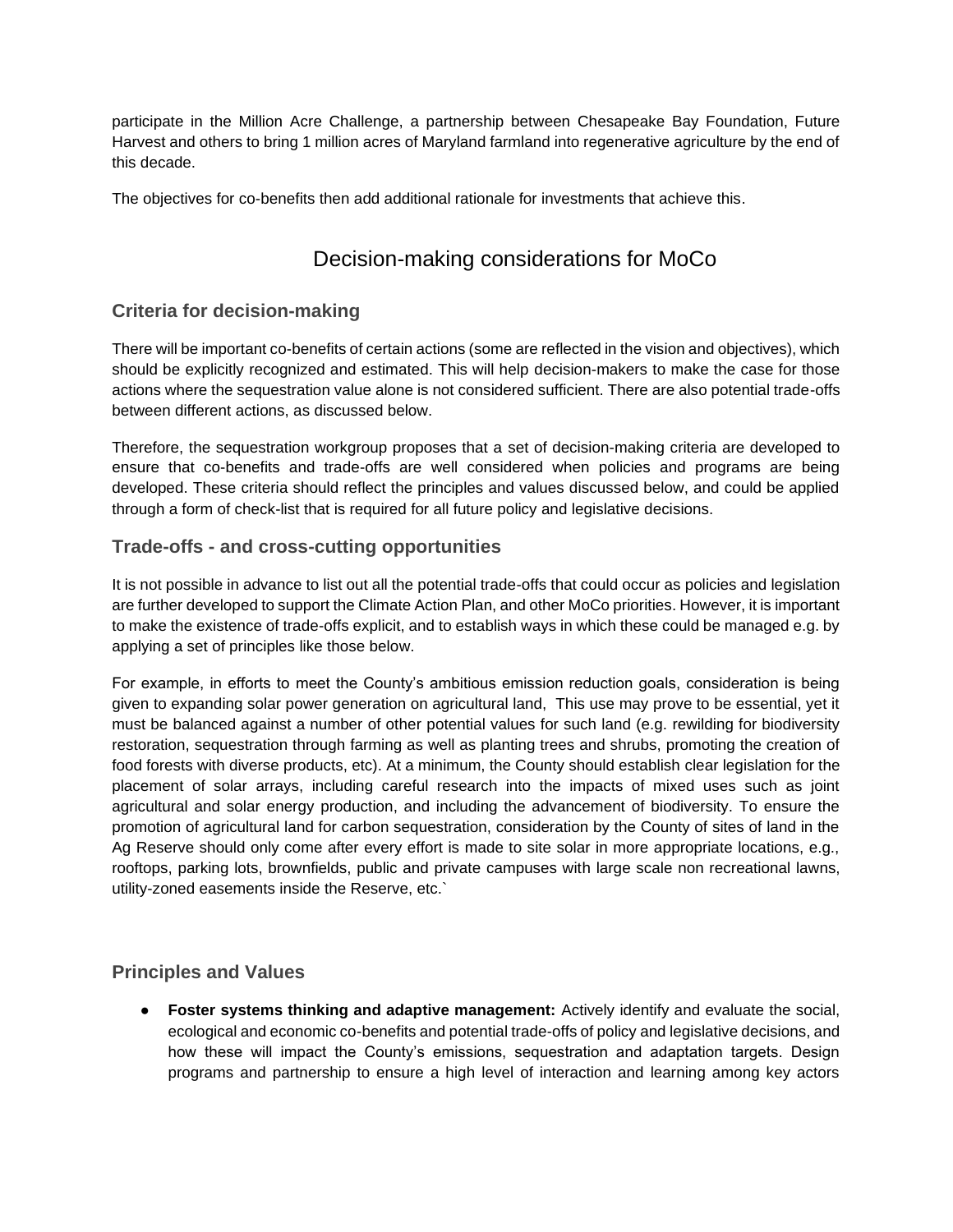stimulating adaptive management capacities through incentivizing innovation, rapid feedback loops, taking small bets etc.

- **Apply systems analysis to design plans and programs:** Identify the "levers" or the approaches to changing underlying drivers of change in the system, such as legislation and regulations, tax mandates and incentives, programmatic services, market forces, voluntary actions, etc. The levers of change need to target the drivers, e.g. what motivates people to take action, what factors cause emissions increases, in order to dramatically change the system's performance. Climate Plan strategies need to be selected based upon criteria designed to take into consideration such factors such as cost efficiency, emissions reduction potential, degree of county control, speed at which impact can be achieved, and other relevant factors that relate to deep and sustained systems change.
- **Prioritize producers.** Recognize that farmers, land-owners and farm-based businesses will only plant trees or adopt regenerative practices if it works for them logistically and financially.
- **Promote social equity, climate and restorative justice**: Prioritise benefits and opportunities for disadvantaged groups, address systemic and historical discriminations, and protect the right of future generations to a safe and secure climate. In the context of sequestration, explore how to generate rural jobs, economic opportunities and land access for disadvantaged residents.
- **Protect and enhance biodiversity and ecological resilience**: Value each nature-based sequestration system for its wider role in enabling critical ecosystems to recover, and to maintain the redundancy and diversity that supports ecosystem resilience over time.
- **Do not count sequestration as a way of off-setting lack of progress on emissions reductions:** Efforts to sequester carbon should not be used to off-set limited progress on the County's emissions reduction targets. They should be valued as an independent contribution to negative emissions and enhanced biodiversity, ecological and social resilience.
- **Base decisions on resilience/ adaptation principles:** Resilience/ adaptation practice has shown the importance of certain [principles](https://www.stockholmresilience.org/research/research-news/2015-04-08-seven-principles-for-building-resilience.html) that need to be considered in policy-making and business contexts for enhanced resilience. These include the principles of promoting flexibility and learning, maintaining diversity and redundancy, and expanding participation
- **Take actions commensurate with the magnitude of the challenges we face:** The lists of recommendations from this taskforce are voluminous. Don't let the scale and scope inhibit action but rather consider these as a menu of ample opportunities that must be seized in the very near term.

## Metrics and articulating value

To be developed - the co-benefits link to metrics, not only related to drawdown, but importantly to avoided emissions, biodiversity, adaptation, and resilience in social ecological systems. The metrics are important for targets (tracking and accounting for progress), and for supporting business cases for investment. However, there are also financial and nonfinancial aspects of value that are more descriptive/ narrative in nature, which also help to make the case for change e.g. capturing public engagement.

## MoCo Greenhouse Gas Inventory

● <https://www.montgomerycountymd.gov/green/climate/ghg-inventory.html>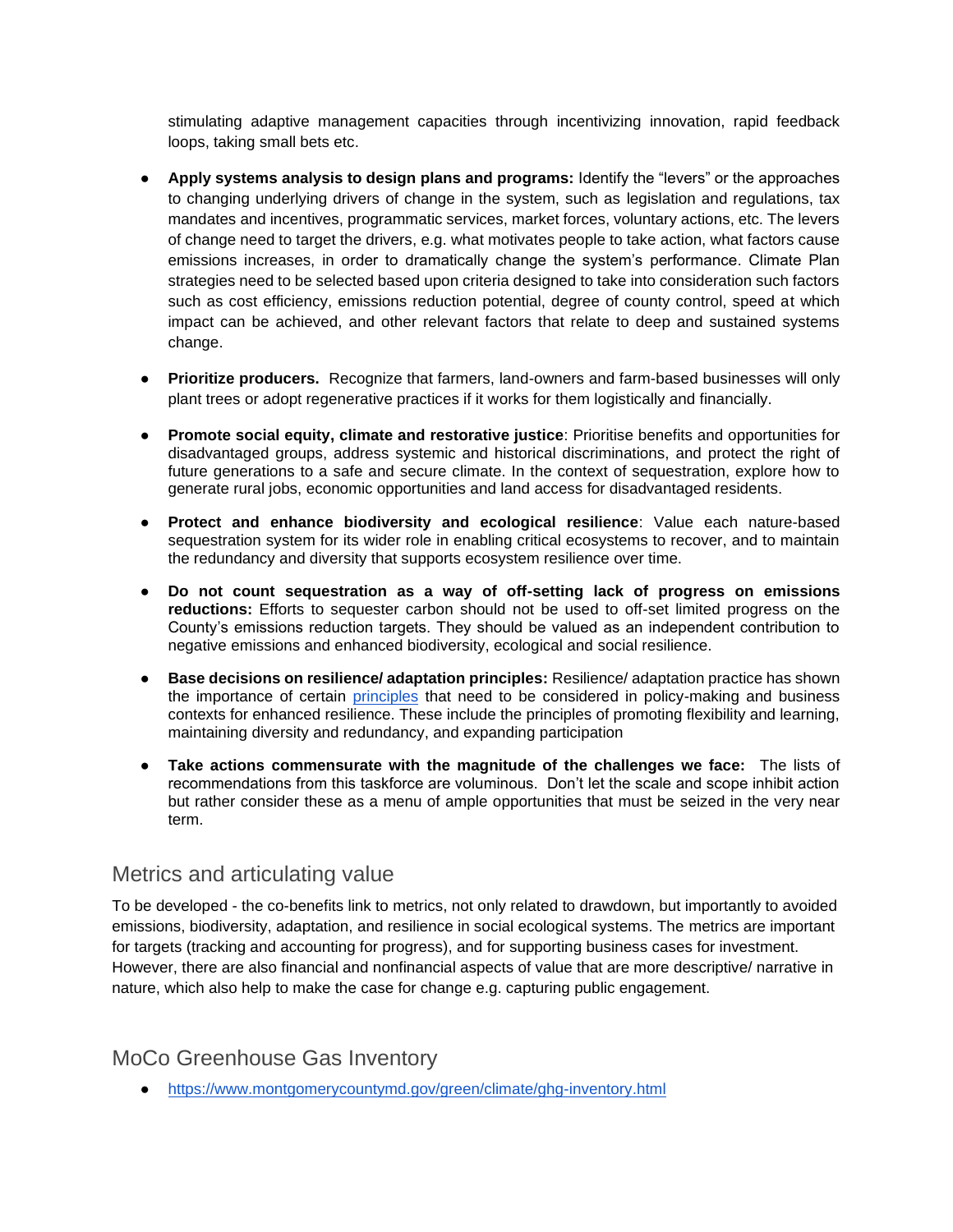In 2015, the following to note:

- Overall County emissions estimated at 11.34 MMTCO2e
- Of which agriculture is estimated at 0.042
- But solid waste at 0.267 (of which combustion of waste think food waste included which could be compost!) is 0.212

COMET Planner estimate (Mike Scheffel extracted, December 2019)

● Acreage under NCRS practices, contributing around 1314 tons of CO2e (Cumulative reductions, perennial practices) when compared with agriculture emissions above (MMTCO2e)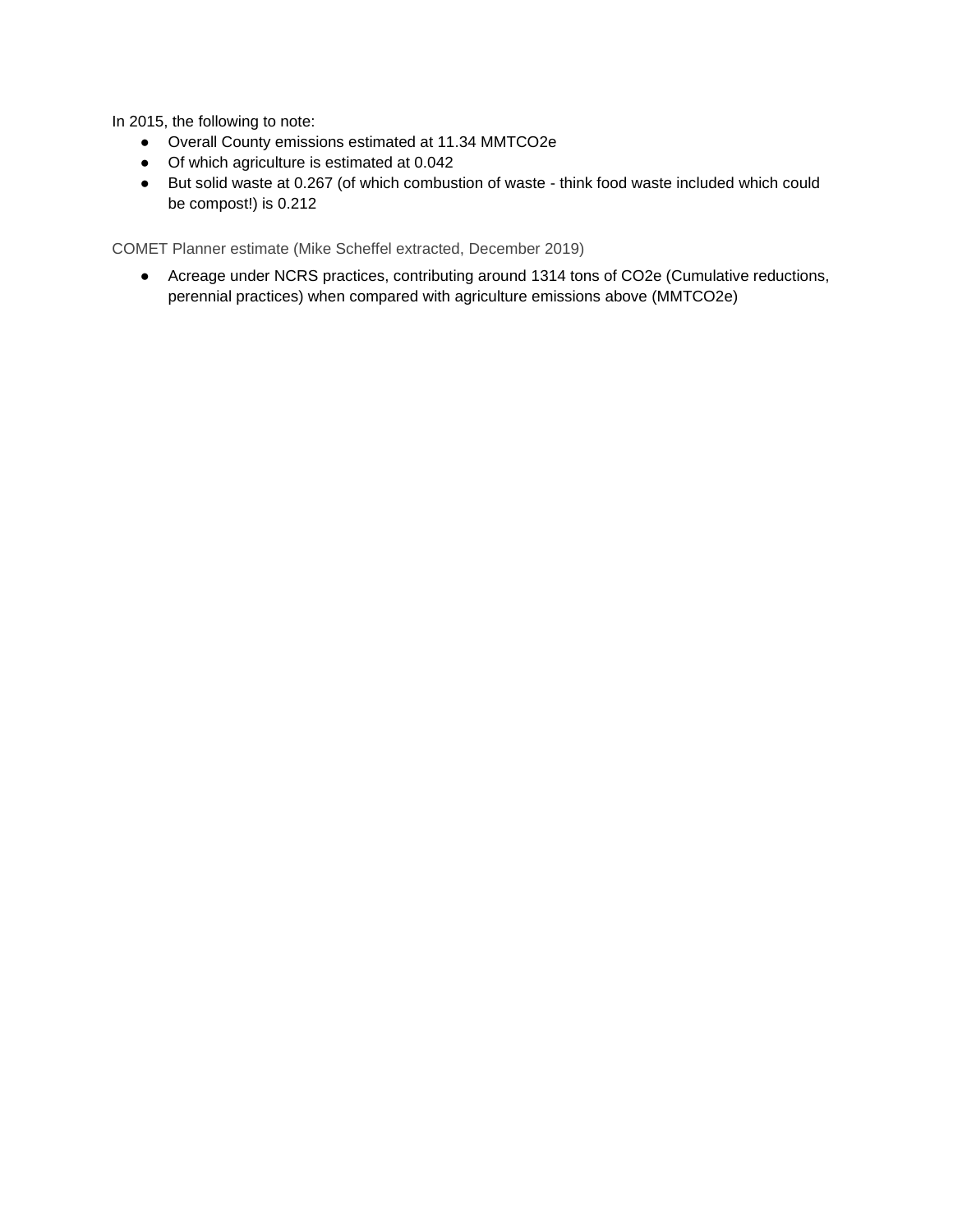# Recommendations for sequestration through agriculture

### **Quick wins, small bets and no regrets actions for 2020**

These are actions that can and should be taken now by MoCo, even while the Climate Action Plan is being finalized. They are actions that fit with on-going policies and programs and/or can be justified in light of the County's Climate Emergency Mobilization Resolution and will likely generate a range of cobenefits and no 'bads'.

| <b>Overarching Recommendation</b>                                                                                                                                                                                                                                 | <b>Specific Recommendations</b>                                                                                                                                                                                                                                                                                                                                                                                                                                                                                       | <b>Comments</b>                                                                                                                                                                                                                                                                                                                                                                                                                                                                                                                                                                                                            |
|-------------------------------------------------------------------------------------------------------------------------------------------------------------------------------------------------------------------------------------------------------------------|-----------------------------------------------------------------------------------------------------------------------------------------------------------------------------------------------------------------------------------------------------------------------------------------------------------------------------------------------------------------------------------------------------------------------------------------------------------------------------------------------------------------------|----------------------------------------------------------------------------------------------------------------------------------------------------------------------------------------------------------------------------------------------------------------------------------------------------------------------------------------------------------------------------------------------------------------------------------------------------------------------------------------------------------------------------------------------------------------------------------------------------------------------------|
| Integrate the commitment to<br>carbon sequestration through<br>nature-based solutions across<br>MoCo's departments and<br>programs.                                                                                                                               | Hold orientation sessions among<br>County departments and key<br>stakeholders to review the<br>outputs from the Climate Action<br>Plan workgroups - building<br>engagement.<br>Implement all recommendations<br>from the 2018 Climate<br>Mobilization Report, particularly<br>programs and incentives<br>highlighted for agriculture, food<br>waste management and<br>composting. (See Annex 1)                                                                                                                       | Example of cross department<br>coordination: Managing food/<br>yard waste into compost and<br>into organic fertilizer at a larger<br>scale will enable MoCo to<br>reduce emissions (waste<br>incineration, waste to energy,<br>methane from landfill, transport),<br>increase carbon sequestration<br>on farms (organic fertilizer<br>deepens the drawdown value of<br>conservation practices), improve<br>the nutrient value of food from<br>healthy soils, and reduce water<br>pollution from agricultural run-<br>off. Capturing edible food waste<br>from the waste stream can help<br>alleviate hunger in the county. |
| Protect MoCo's Agriculture<br>Reserve against further<br>development<br>Expand existing programs to<br>incentivize regenerative<br>agriculture, reforestation,<br>silviculture, and the restoration<br>of other kinds of natural<br>ecosystems, such as wetlands. | Reinforce existing policies,<br>zoning laws and other measures<br>to avoid additional conversion of<br>agricultural land to residential or<br>commercial development in the<br>Reserve. <sup>21</sup><br>Ensure a careful review of<br>potential solar installations in the<br>Reserve to ensure, at a<br>minimum, permanent protection<br>of agriculturally productive lands.<br>Partner with technical assistance<br>groups such as Soil Health<br>Academy <sup>22</sup> to support a<br>transition to regenerative | The reserve provides multiple<br>benefits that are critical to the<br>County's emissions,<br>sequestration and adaptation<br>goals. As global food supplies<br>face increasing disruption due to<br>trade wars and climate impacts,<br>local food production will<br>become increasingly vital.<br>There may be an opportunity<br>and need to place some solar<br>arrays in the reserve. <sup>25</sup> This<br>must be done with enormous<br>deliberation and with an eye to<br>drawing a line in the sand<br>against opening the Reserve to<br>harmful commercial or<br>residential development or to the                 |

<sup>21</sup> [https://www.montgomerycountymd.gov/COUNCIL/Resources/Files/doc/aggroup\\_finalreport.pdf](https://www.montgomerycountymd.gov/COUNCIL/Resources/Files/doc/aggroup_finalreport.pdf)

<sup>22</sup> <https://soilhealthacademy.org/>

<sup>25</sup> [https://bethesdamagazine.com/bethesda-beat/government/amendment-would-allow-larger-solar-farms](https://bethesdamagazine.com/bethesda-beat/government/amendment-would-allow-larger-solar-farms-on-ag-land/)[on-ag-land/](https://bethesdamagazine.com/bethesda-beat/government/amendment-would-allow-larger-solar-farms-on-ag-land/)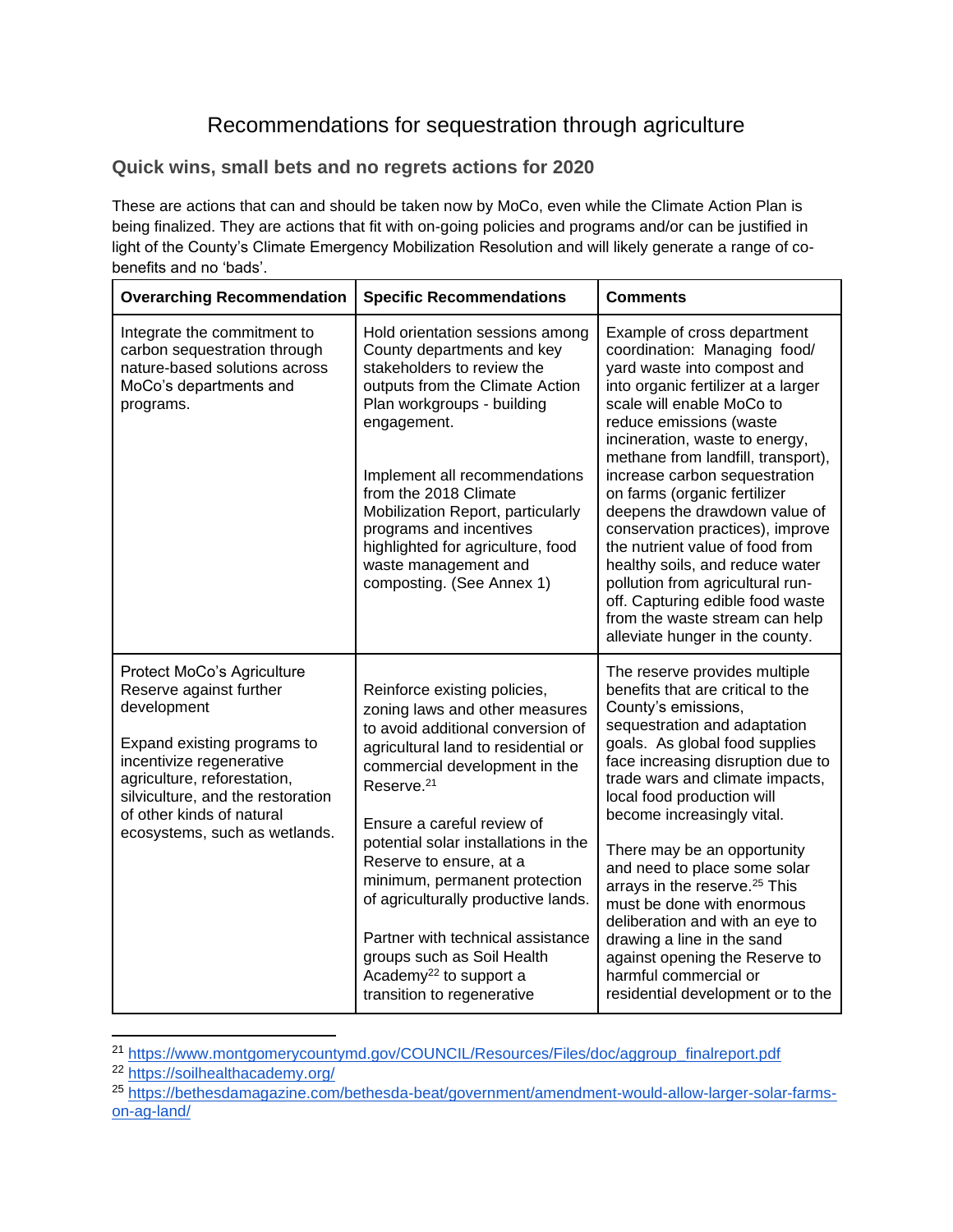|                                                                                                                                                                                                                                                 | farming practices in the<br>Reserve.<br>Substantially increase both tree<br>and shrub planting and natural<br>forest regeneration on both<br>private and public lands in the<br>Agricultural Reserve such<br>expanding the Re-Leaf the<br>Reserve program, providing<br>incentives to plant hedgerows<br>and trees in pasture and lawns,<br>and accelerating riparian<br>reforestation. Prioritize durable,<br>indigenous species and those<br>that maximize soil carbon<br>sequestration and support of<br>insects and pollinators. <sup>23</sup> Explore<br>nut bearing trees as high<br>sequestration/high revenue<br>options for producers. <sup>24</sup> | ill-advised placement of solar<br>panels on productive lands for<br>food production for humans, and<br>for increased carbon<br>sequestration<br>We need to emphasize greening<br>the County everywhere! And this<br>includes promoting diverse and<br>indigenous species for<br>reforestation which also<br>supports other needs e.g.<br>diversity for pollinators. |
|-------------------------------------------------------------------------------------------------------------------------------------------------------------------------------------------------------------------------------------------------|---------------------------------------------------------------------------------------------------------------------------------------------------------------------------------------------------------------------------------------------------------------------------------------------------------------------------------------------------------------------------------------------------------------------------------------------------------------------------------------------------------------------------------------------------------------------------------------------------------------------------------------------------------------|---------------------------------------------------------------------------------------------------------------------------------------------------------------------------------------------------------------------------------------------------------------------------------------------------------------------------------------------------------------------|
| Cross-cutting: Maintain and<br>expand permanent local farmer-<br>producer markets. These<br>support local food producers,<br>and provide produce closer to<br>consumers. Could be linked to a<br>'carbon-saved' or climate<br>beneficial label. | Conduct an analysis of areas in<br>the county that are missing a<br>farmers market. Work to meet<br>unmet needs for local healthy<br>food. Provide support to local<br>producers to diversify products<br>offered at markets while<br>incentivizing regenerative<br>agriculture practices. <sup>26</sup><br>Consider a rewards-based<br>system for use at farmers<br>markets to educate consumers<br>and reward producers. For<br>example, a regenerative organic<br>certified farm gets a "soil<br>platinum" rating they can display<br>at farmers' markets;                                                                                                 | <b>Permanent Local Farmer-</b><br>Producer Markets applies not<br>just for Reserve but all of the<br>County's "built environment." A<br>challenge to their development<br>might be current farmers<br>markets, grocers and associated<br>owners.                                                                                                                    |
| Cross-cutting - Land-use: Focus<br>on medians, roadsides and all<br>transportation easements                                                                                                                                                    | Maryland State Highway<br>Administration (MDSHA)<br>maintains roadside spaces                                                                                                                                                                                                                                                                                                                                                                                                                                                                                                                                                                                 | These areas support foliage and<br>minimize gas mowing. The more<br>trees and above ground biomass<br>we have, the more carbon we                                                                                                                                                                                                                                   |

<sup>&</sup>lt;sup>23</sup> [https://extension.umd.edu/sites/extension.umd.edu/files/\\_docs/programs/master-](https://extension.umd.edu/sites/extension.umd.edu/files/_docs/programs/master-gardeners/Montgomery/2016Novemberconference/Native%20Plant%20handout%20Nov%202016.pdf)

[gardeners/Montgomery/2016Novemberconference/Native%20Plant%20handout%20Nov%202016.pdf](https://extension.umd.edu/sites/extension.umd.edu/files/_docs/programs/master-gardeners/Montgomery/2016Novemberconference/Native%20Plant%20handout%20Nov%202016.pdf) <sup>24</sup> <http://www.savannainstitute.org/>

<sup>26</sup> <https://www.montcopa.org/DocumentCenter/View/17837/2019-FARMERS-MARKETS?bidId=>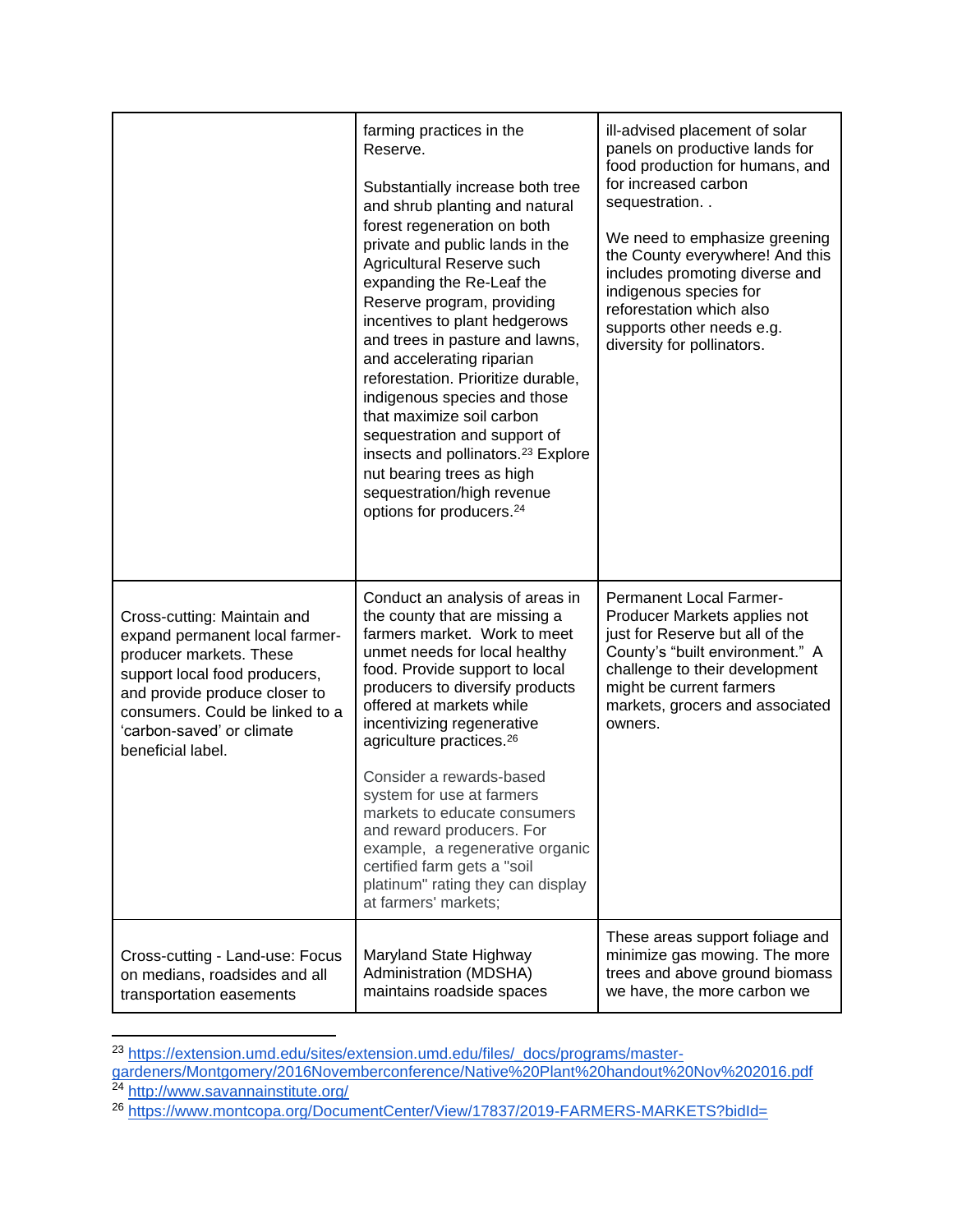| maintained by the Maryland<br>State Highway Administration.<br>Seek MoCo maintenance<br>autonomy. | where more plants and trees can<br>grow! MDSHA has a process for<br>municipalities to apply for<br>"maintenance autonomy". Get<br>County-wide Autonomy, and<br>allocate to Montgomery Parks,<br>maximize greening all roadside<br>surfaces.                                                                                                                                                                                                                                                                                                                                                                                                                                                                                                                                                                                                                                                                                                          | sequester.<br>There may be MDSHA barriers<br>e.g. requirement that growth<br>cannot be higher than 6" in the<br>easement, for vehicle safety.<br>However, there are options for<br>soft thicket multi-stem trees like<br>staghorn sumacs, witch hazel,<br>hazel, viburnum, smaller<br>cultivars and coppiced trees.<br>This also helps to reduce<br>particulate emissions.                                                                                                                                                                                                                                                                                                                                                                                                                                                                                                                                                                                                                                                                            |
|---------------------------------------------------------------------------------------------------|------------------------------------------------------------------------------------------------------------------------------------------------------------------------------------------------------------------------------------------------------------------------------------------------------------------------------------------------------------------------------------------------------------------------------------------------------------------------------------------------------------------------------------------------------------------------------------------------------------------------------------------------------------------------------------------------------------------------------------------------------------------------------------------------------------------------------------------------------------------------------------------------------------------------------------------------------|-------------------------------------------------------------------------------------------------------------------------------------------------------------------------------------------------------------------------------------------------------------------------------------------------------------------------------------------------------------------------------------------------------------------------------------------------------------------------------------------------------------------------------------------------------------------------------------------------------------------------------------------------------------------------------------------------------------------------------------------------------------------------------------------------------------------------------------------------------------------------------------------------------------------------------------------------------------------------------------------------------------------------------------------------------|
| Build multi-stakeholder<br>partnerships to accelerate<br>progress and learning.                   | Partner with philanthropies <sup>27</sup> and<br>existing learning platforms like<br>the Carbon Cycle Institute and<br>Rodale Institute to create more<br>opportunities for farmers and<br>gardeners to learn about<br>innovations in soil carbon<br>drawdown.<br>Connect with the state to ensure<br>integration of all these goals into<br>the training of those working with<br>the SCD and Extension services<br>in MoCo.<br>Connect now with bold initiatives<br>such as the launching regional<br>Million Acres Challenge or<br>Indigo Agriculture - for<br>regenerative agriculture.<br>Develop outreach programs to<br>communicate the agronomic and<br>economic benefits of using these<br>practices; examples:<br>increased soil health<br>reduced flooding from<br>improved infiltration<br>better crop growth with<br>fewer inputs<br>economic benefits of<br>cover crops<br>fuel, time and<br>maintenance savings<br>from using no-till | There are several foundations<br>and impact investors interested<br>in promoting regenerative<br>agriculture. Explore outreach to<br>the Funders for Regenerative<br>Agriculture, Climate & Land Use<br>Alliance, Chesapeake Bay<br>Funders, Packard Foundation,<br>Climateworks Foundation, and<br>Rockefeller Foundation for a<br>partnership in the county. Indigo<br>Ag is a start up for-profit<br>investing 600 million dollars into<br>the field. Explore a pilot with this<br>group. Congresswoman Chelli<br>Pingree will soon be releasing a<br>federal bill on climate change<br>and agriculture. Explore<br>potential financial incentives that<br>could be brought to the county's<br>farmers.<br>One highly successful outreach<br>program worthy of replication is<br>the Common Ground Country<br>Fair held annually in Maine to<br>showcase the state's organic,<br>regenerative products and<br>farmers. <sup>28</sup> The Office of<br>Agriculture for MOCO could<br>organize this in partnership with<br>local NGOs and producers. |

<sup>27</sup> [https://www.chesbayfunders.org/;](https://www.chesbayfunders.org/)<http://regenerativeagriculturefoundation.org/wordpress/>

<sup>28</sup> <https://www.mofga.org/The-Fair>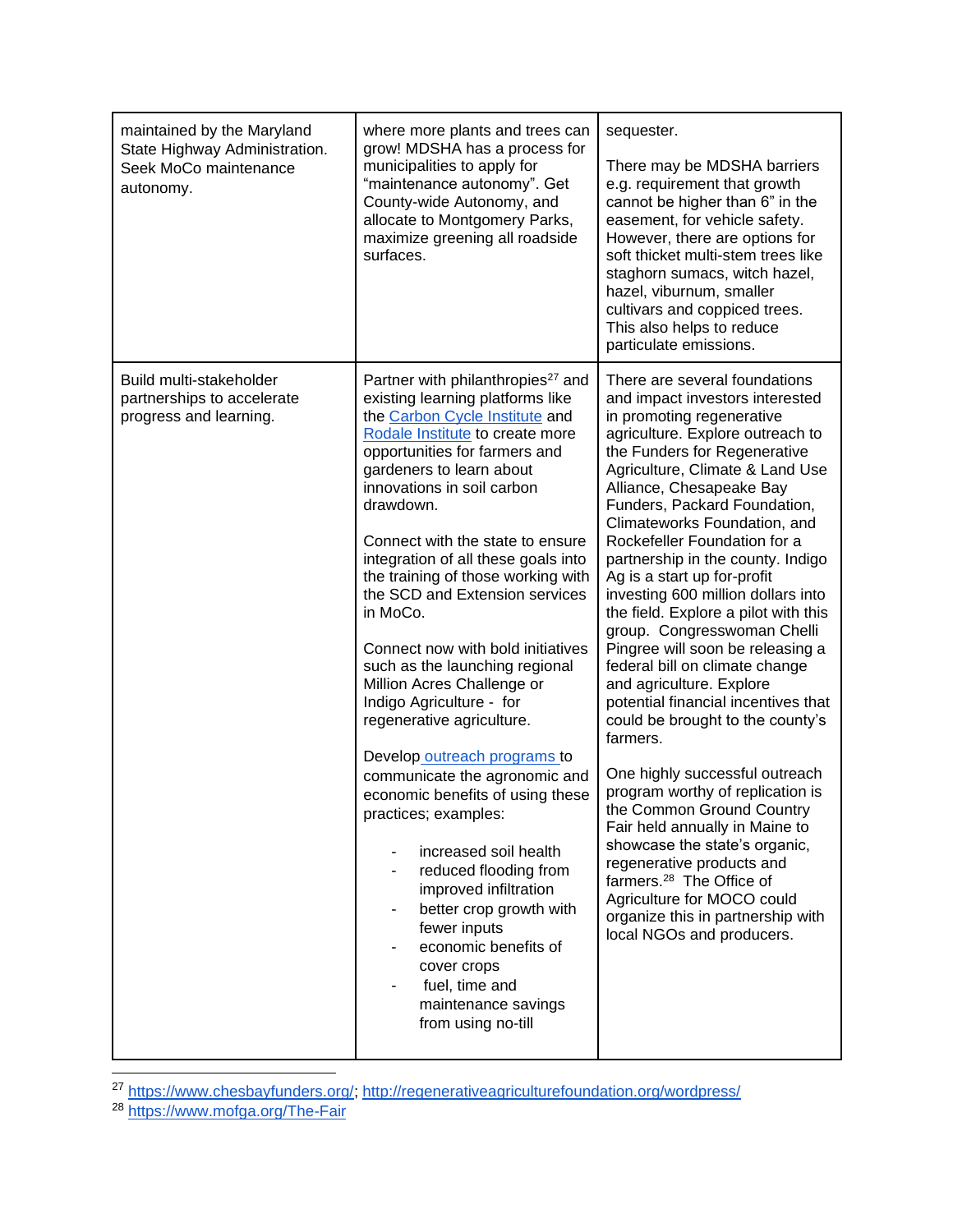|                                | Improved nutritional<br>value of food grown<br>from healthy soils<br>Support for pollinators<br>and birds<br>Recruit farmers who want to try<br>these (or who are already doing<br>them) to demonstrate them on<br>their farms, and through<br><b>Extension or Soil Conservation</b><br>Districts), hold field days to show<br>other farmers how they work<br>(peer-to-peer education)<br>Engage with local science<br>institutions to support analysis of<br>carbon sequestration projects in<br>partnership with farmers.<br>Promote the benefits of carbon<br>farming and soil health by<br>integrating information and<br>encouraging carbon farming<br>practices through Master<br>Gardeners and Koiner Center for<br>Urban Farming and the MCPS<br>curriculum. |                                 |
|--------------------------------|----------------------------------------------------------------------------------------------------------------------------------------------------------------------------------------------------------------------------------------------------------------------------------------------------------------------------------------------------------------------------------------------------------------------------------------------------------------------------------------------------------------------------------------------------------------------------------------------------------------------------------------------------------------------------------------------------------------------------------------------------------------------|---------------------------------|
| Identify the most promising    | Provide technical                                                                                                                                                                                                                                                                                                                                                                                                                                                                                                                                                                                                                                                                                                                                                    | 20 trees an acre, or any number |
| practices from the MDA Menu of | assistance, outreach,                                                                                                                                                                                                                                                                                                                                                                                                                                                                                                                                                                                                                                                                                                                                                | of the sort, is an immediately  |
| Recommended Practices that     | and where possible -                                                                                                                                                                                                                                                                                                                                                                                                                                                                                                                                                                                                                                                                                                                                                 | accessible goal.                |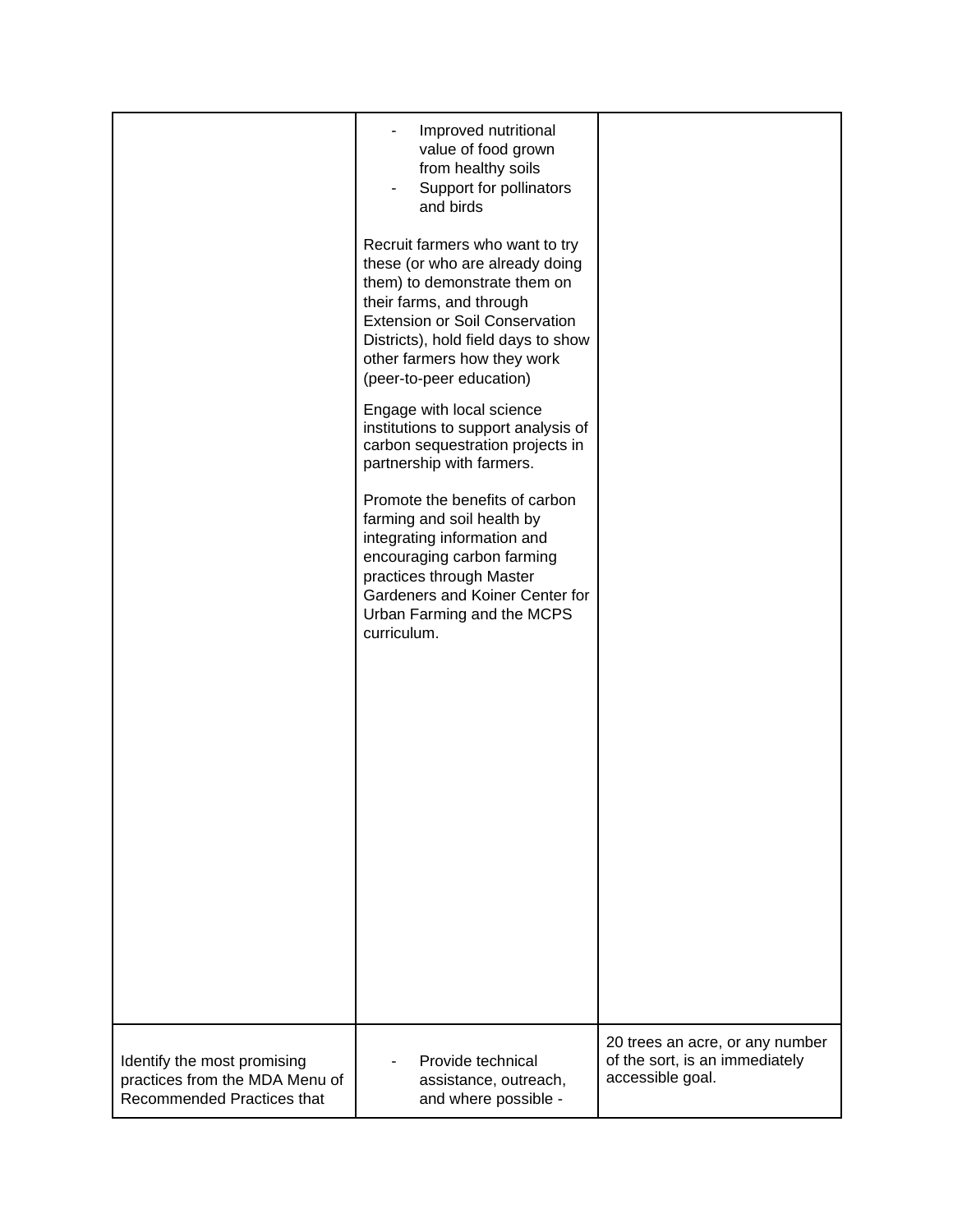| management | could be increased for each<br>commodity and for the new<br>diversified farming systems in<br>the county - see notes on<br>extracted pages from COMET-<br>Planner provided by Sara Via<br>and practices endorsed by the<br>state of California. | financial incentives -<br>to all<br>corn/soybean/gr<br>ain farmers to<br>use no-till, crop<br>rotations, cover<br>crops, and<br>newer practices<br>that will help<br>them build<br>healthy soils<br>and drawdown<br>carbon. <sup>29</sup><br>to vegetable/fruit<br>producers to<br>increase or start<br>use of no-till and<br>cover crops.<br>Work for<br>reduced use of<br>pesticides in the<br>context of no-till<br>strategies.<br>for diversifying<br>crops and<br>regenerative<br>local production<br>of fruits, nuts,<br>and vegetables<br>To help/require<br>farmers to<br>reduce the use<br>of nitrogen<br>fertilizer (NRCS<br>CPS 590) to<br>reduce nitrate<br>and nitrous<br>oxide emissions<br>by using split<br>applications,<br>nitrification<br>inhibitors, and<br>substituting<br>compost<br>applications.<br>To showcase<br>the yield and<br>water | Consider incentives e.g. Ag.<br>5. Reserve property owners get<br>percent off annual property tax<br>for each number of specified-<br>species tree or shrub greater<br>than the number 20 per acre. |
|------------|-------------------------------------------------------------------------------------------------------------------------------------------------------------------------------------------------------------------------------------------------|--------------------------------------------------------------------------------------------------------------------------------------------------------------------------------------------------------------------------------------------------------------------------------------------------------------------------------------------------------------------------------------------------------------------------------------------------------------------------------------------------------------------------------------------------------------------------------------------------------------------------------------------------------------------------------------------------------------------------------------------------------------------------------------------------------------------------------------------------------------------|-----------------------------------------------------------------------------------------------------------------------------------------------------------------------------------------------------|
|------------|-------------------------------------------------------------------------------------------------------------------------------------------------------------------------------------------------------------------------------------------------|--------------------------------------------------------------------------------------------------------------------------------------------------------------------------------------------------------------------------------------------------------------------------------------------------------------------------------------------------------------------------------------------------------------------------------------------------------------------------------------------------------------------------------------------------------------------------------------------------------------------------------------------------------------------------------------------------------------------------------------------------------------------------------------------------------------------------------------------------------------------|-----------------------------------------------------------------------------------------------------------------------------------------------------------------------------------------------------|

<sup>29</sup> <https://crops.extension.iastate.edu/encyclopedia/carbon-sequestration>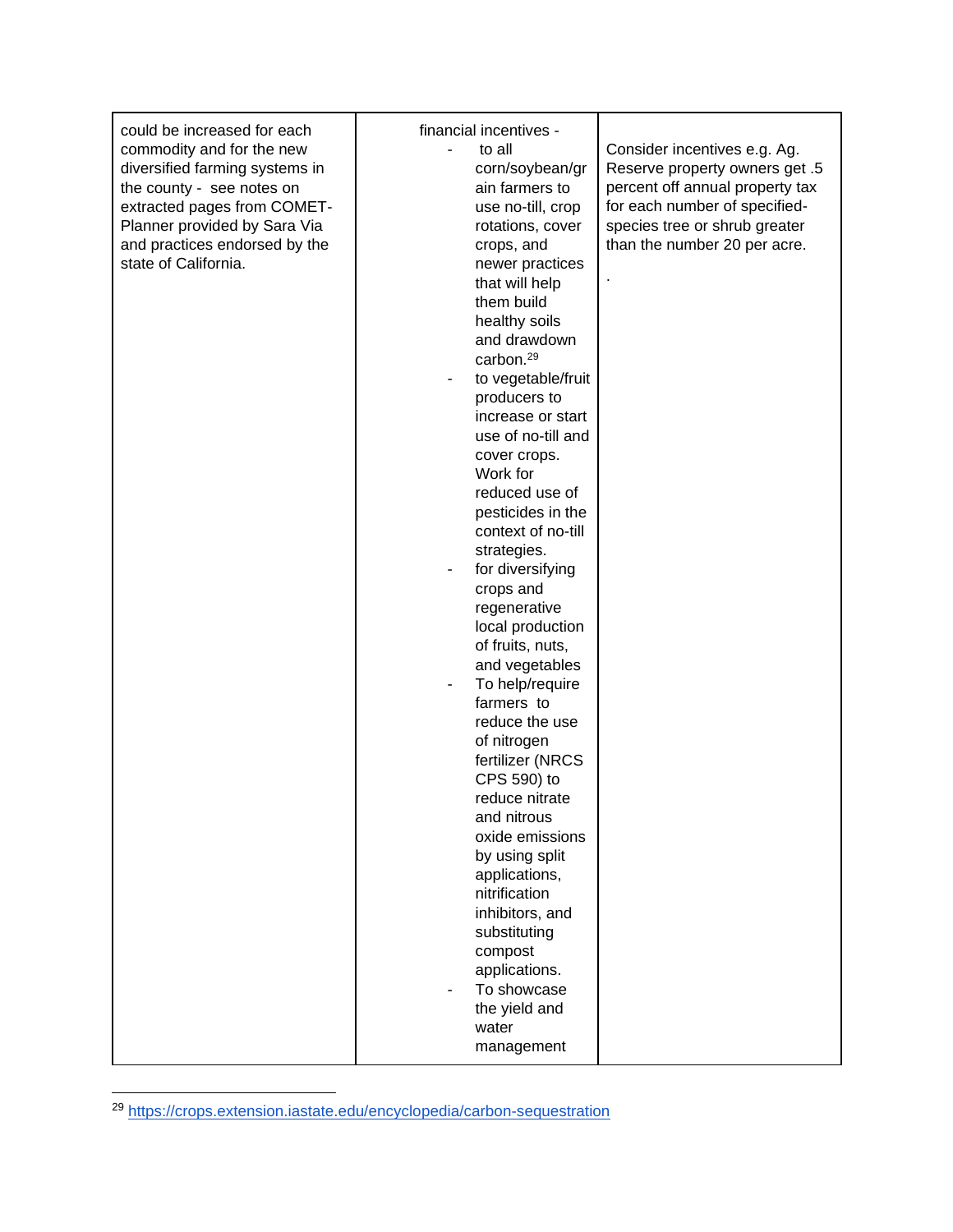| benefits of                              |  |
|------------------------------------------|--|
| utilizing compost                        |  |
| (food scraps,                            |  |
| yard waste, and                          |  |
|                                          |  |
| composted                                |  |
| manure) to meet                          |  |
| nitrogen needs                           |  |
| in place of                              |  |
| synthetic                                |  |
| nitrogen (NRCS                           |  |
| CPS 590).                                |  |
| To encourage                             |  |
| farmers to have                          |  |
| either                                   |  |
| herbaceous or                            |  |
| woody buffers                            |  |
| on every                                 |  |
| stream.                                  |  |
| To encourage<br>$\overline{\phantom{0}}$ |  |
| planting of                              |  |
| conservation                             |  |
| cover or trees                           |  |
| on marginal                              |  |
| cropland                                 |  |
| To provide<br>$\blacksquare$             |  |
| motivation for                           |  |
| planting                                 |  |
| hedgerows on                             |  |
| farm margins to                          |  |
| buffer from                              |  |
| residential                              |  |
| areas; one or                            |  |
| more rows of                             |  |
| trees/shrubs can                         |  |
| be combined                              |  |
| with a row of                            |  |
| pollinator                               |  |
| meadow (ie.                              |  |
| Conservation                             |  |
| cover) to draw                           |  |
| pollinators and                          |  |
| natural pest                             |  |
| predators                                |  |
| Encourage multistory                     |  |
| cropping (NRCS CPS                       |  |
| 379) and establishment                   |  |
| of permaculture industry                 |  |
| in County; include                       |  |
| outreach and incentives                  |  |
| for demonstrations                       |  |
| Encourage planting of                    |  |
|                                          |  |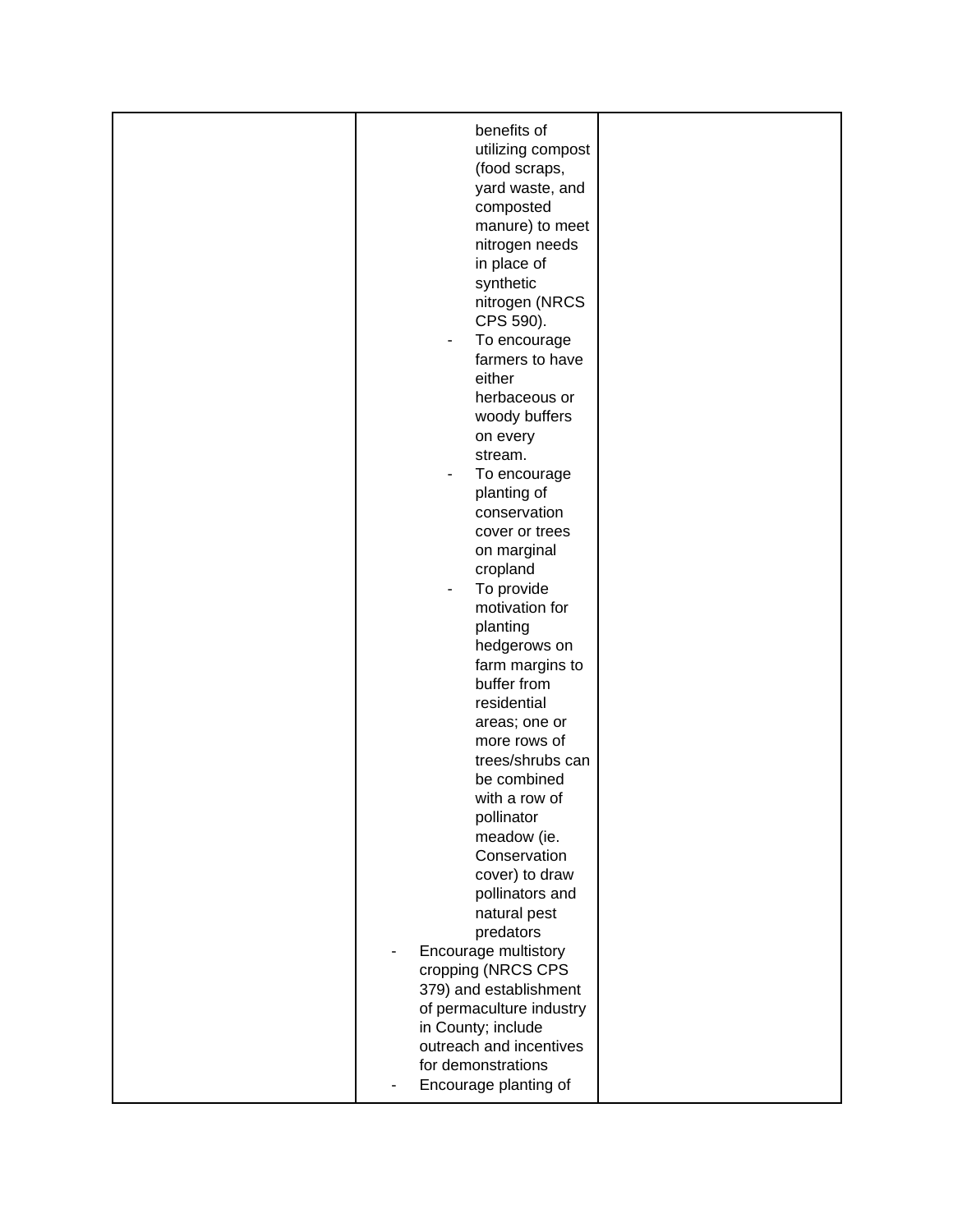|                                                                                                                                                                                                                                                                      | warm season grasses in<br>pastures<br>Encourage horse farm<br>operators to use<br>silvopasture (NRCS<br>CPS 381)-plant at<br>least 20 trees/acre. Can<br>be nut or timber trees.<br>Seek species that might<br>serve as wind breaks<br>and not interfere with<br>pasture.<br>Encourage the few dairy<br>farmers in MOCO to<br>adopt holistic grazing.<br>Work to integrate fruit<br>and nut trees into<br>agricultural operations.<br>Commission a<br>consultant to help<br>expand on the practices<br>that should be<br>incentivized, from<br>integration of kelp into<br>cow feed to reduce<br>methane to use of<br>perennial hay for farms. |                                                                                                                                                                                                                                                                                                               |
|----------------------------------------------------------------------------------------------------------------------------------------------------------------------------------------------------------------------------------------------------------------------|------------------------------------------------------------------------------------------------------------------------------------------------------------------------------------------------------------------------------------------------------------------------------------------------------------------------------------------------------------------------------------------------------------------------------------------------------------------------------------------------------------------------------------------------------------------------------------------------------------------------------------------------|---------------------------------------------------------------------------------------------------------------------------------------------------------------------------------------------------------------------------------------------------------------------------------------------------------------|
| Prioritize funding for these<br>practices by estimating potential<br>for GHG reduction:<br>How much each practice<br>reduces GHG (see menu of<br>practices or COMET-Planner).<br>Number of new acres on which<br>each carbon-sequestering<br>practice can be adopted | Explore all funding and finance<br>flows for producers to maximize<br>incentives to shift practices.<br>There are state and federal<br>incentives and private sector<br>ones. Consider a revolving loan<br>fund to help front load the cost to<br>producers of shifting to<br>regenerative practices. See the<br>Perennial Fund in Colorado as a<br>possible model.                                                                                                                                                                                                                                                                            |                                                                                                                                                                                                                                                                                                               |
| Leadership by example: Explore<br>joining bold new platforms                                                                                                                                                                                                         | E.g. Find out more about the<br><b>Urban Drawdown Initiative, and</b><br>how MoCo could partner                                                                                                                                                                                                                                                                                                                                                                                                                                                                                                                                                | MoCo - as the first County<br>jurisdiction to declare a Climate<br>Emergency; as a rural/ urban/<br>suburban county; as a County<br>with a number of growing cities;<br>as one of the wealthier Counties<br>in the USA etc - can both gain<br>through selecting such bold<br>initiatives and become a leading |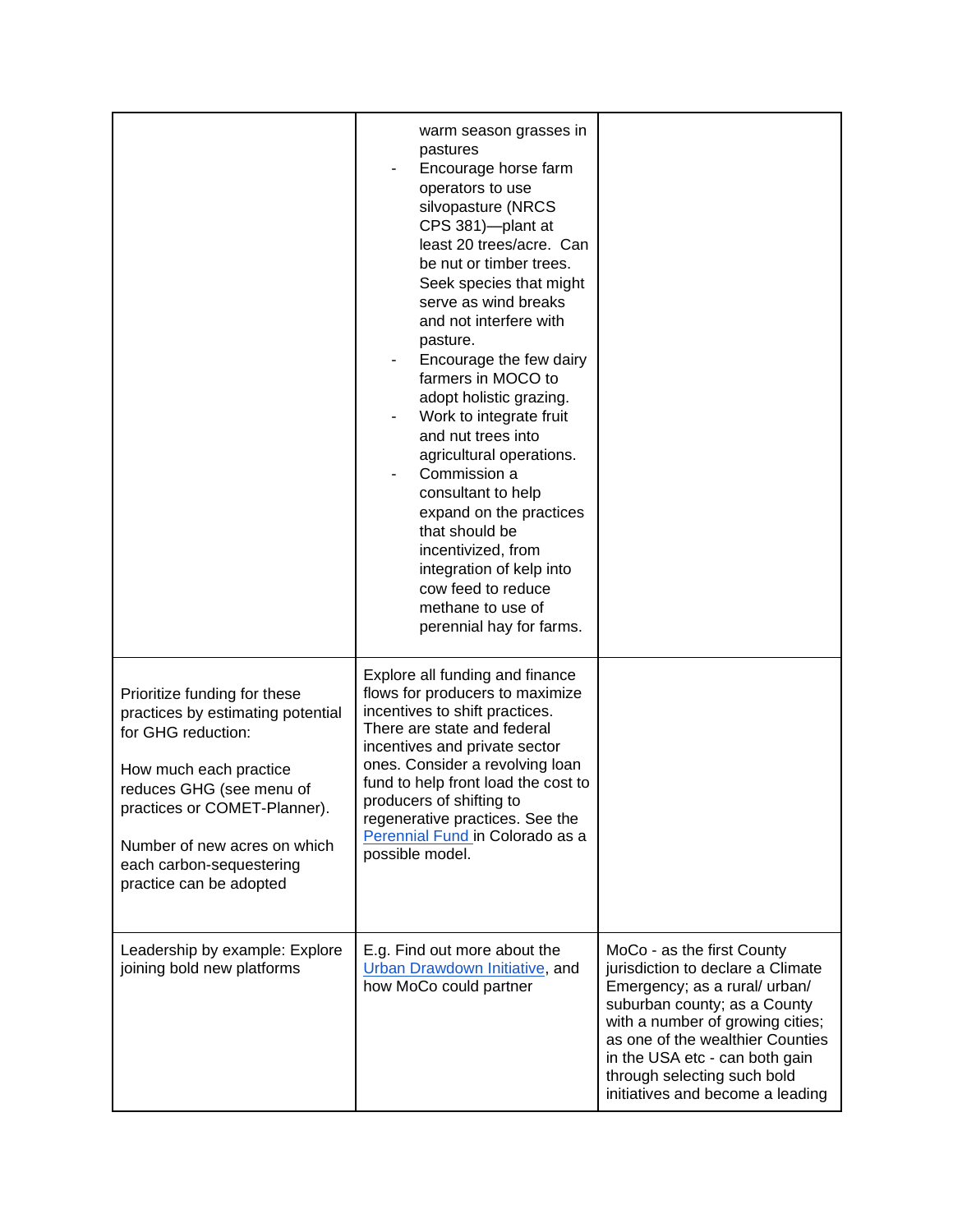|                                                                                                                                                                         |                                                                                                                         | inspiration to others. Apply for<br>various prizes and awards in the<br>field of soil carbon drawdown.                                                                                                                                          |
|-------------------------------------------------------------------------------------------------------------------------------------------------------------------------|-------------------------------------------------------------------------------------------------------------------------|-------------------------------------------------------------------------------------------------------------------------------------------------------------------------------------------------------------------------------------------------|
| Leverage the county's<br>considerable political clout by<br>advocating for financing from<br>Congress for cities and counties<br>to maximize nature based<br>solutions. | The County's legislative<br>representatives should be in<br>touch with Congresswoman<br>Chelli Pingree's staff on this. | EarthJustice, NRDC, Union of<br>Concerned Scientists, and the<br>California Climate and<br>Agriculture Network have<br>developed a range of key policy<br>concepts that the county could<br>become more familiar with and<br>help advocate for. |

| Mulch correctly to maximize tree<br><b>SUCCESS</b> | <b>Mulch Correctly</b><br>Campaign to eliminate mulch<br>mounds in the county<br>infrastructure. Break down<br>mulch mounds, spread the<br>mulch correctly, leave simple<br>(funny?) signage explaining how<br>mulch mounds kill trees. Penalty<br>to identified landscaping<br>companies is posting of county<br>signage at the time clock, or<br>highest placement visibility.                                                                                   | https://u.osu.edu/knoxcountyaq/2<br>018/04/10/mulch-volcanoes-are-<br>erupting/<br>Mulch builds surface moisture<br>where applied. We need it's<br>services for roots. Placed<br>against a tree trunk, mulch can<br>disable the bark and kill the tree<br>in a few years. Since we realize<br>we need tree successes now,<br>we have to nix the habit! |
|----------------------------------------------------|--------------------------------------------------------------------------------------------------------------------------------------------------------------------------------------------------------------------------------------------------------------------------------------------------------------------------------------------------------------------------------------------------------------------------------------------------------------------|--------------------------------------------------------------------------------------------------------------------------------------------------------------------------------------------------------------------------------------------------------------------------------------------------------------------------------------------------------|
| Zone Carbon Sequestration                          | <b>Create Carbon Sequestration</b><br>Zones. These can also be<br>important for education<br>purposes, show-casing how<br>sequestration works and what it<br>achieves. Carbon Sequestration<br>Zones could overlap with<br>sourcewater protection areas -<br>the upcounty watersheds should<br>be given an official designation<br>as source water areas to justify<br>a higher level of protection, for<br>which Carbon Sequestration<br>would be a key practice. | Designate campuses, key land<br>strips, urban canopies, etc. in<br>"Zoning" for max innovative<br>remediation and sequestration<br>projects. Educate consumers<br>through signage in multiple<br>languages and with use of<br>simple graphics.                                                                                                         |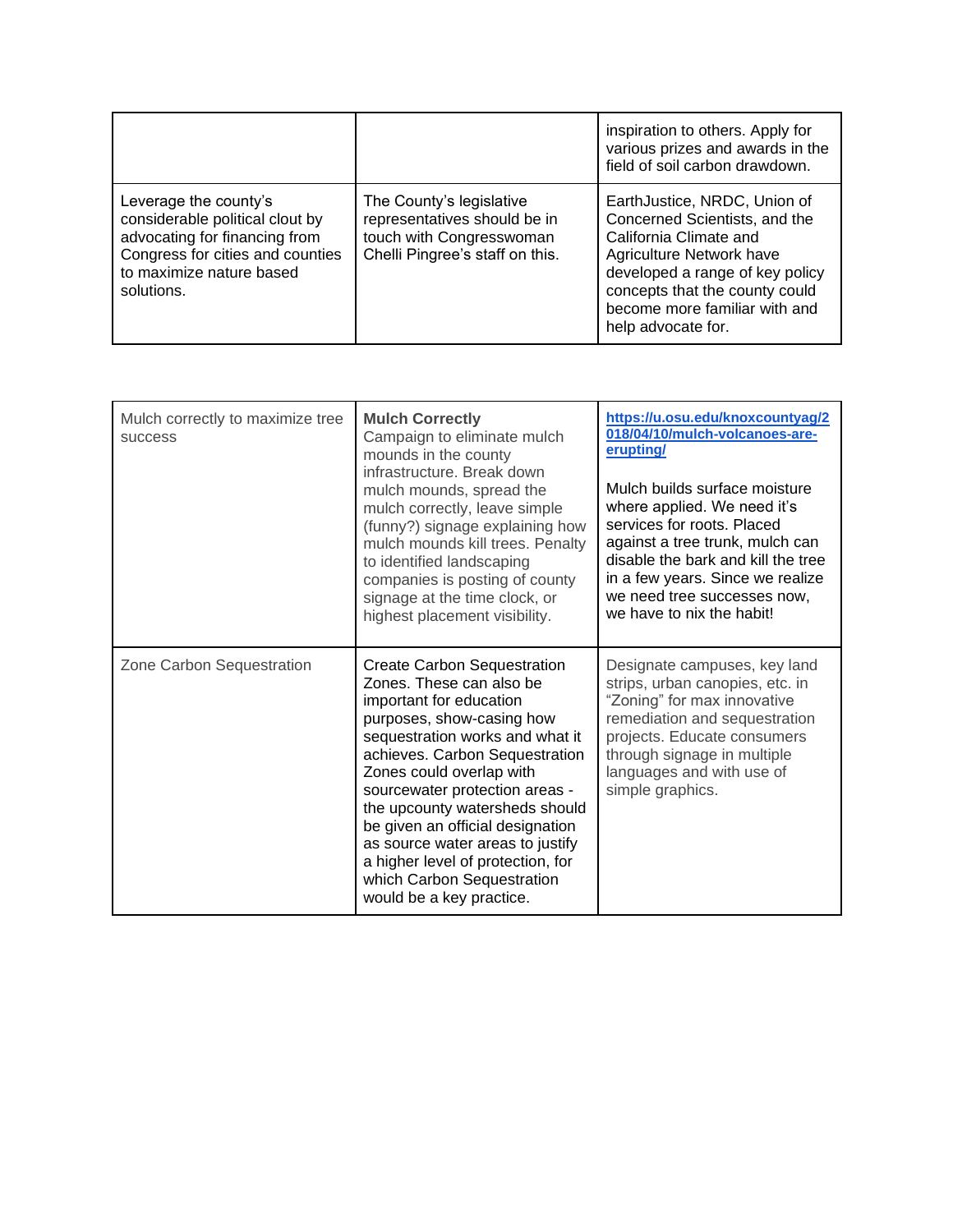# **Scaling-out 2021-27**

| <b>Overarching Recommendation</b>                                                                                                                                                                                                                                                                                                                                              | <b>Specific Recommendations</b>                                                                                                                                                                                                                                                                                                                                                                                                                                                                                                                     | <b>Comments</b>                                                                                                                                                                                                                                                                                                                                                                                                                                                                                                                                                                                                    |
|--------------------------------------------------------------------------------------------------------------------------------------------------------------------------------------------------------------------------------------------------------------------------------------------------------------------------------------------------------------------------------|-----------------------------------------------------------------------------------------------------------------------------------------------------------------------------------------------------------------------------------------------------------------------------------------------------------------------------------------------------------------------------------------------------------------------------------------------------------------------------------------------------------------------------------------------------|--------------------------------------------------------------------------------------------------------------------------------------------------------------------------------------------------------------------------------------------------------------------------------------------------------------------------------------------------------------------------------------------------------------------------------------------------------------------------------------------------------------------------------------------------------------------------------------------------------------------|
| Establish a County-wide<br>composting system, ensuring a<br>supply of quality organic soil<br>amendment/ compost to farms<br>and gardens.                                                                                                                                                                                                                                      | See other references and details<br>embedded in other<br>recommendations.                                                                                                                                                                                                                                                                                                                                                                                                                                                                           |                                                                                                                                                                                                                                                                                                                                                                                                                                                                                                                                                                                                                    |
| Increase incentives and support<br>for farmer-to-farmer programs<br>that sequester carbon and<br>benefit farmers such as healthy<br>soil practices (MDA<br>recommended), regenerative<br>agriculture and permaculture by<br>providing educational programs,<br>teaching farms, tax incentives,<br>equipment sharing or coops, and<br>opportunities for information<br>sharing. | Help farmers gain access to<br>specialized equipment needed<br>to allow cover crops to be<br>planted earlier, before corn or<br>soybeans are harvested<br>(Interseeders, Highboys), and<br>also equipment to terminate<br>cover crops without herbicides<br>(roller-crimpers)<br>Be creative about linking soil<br>health and soil carbon practices<br>with local producer markets.<br>Help stables develop draft-horse<br>industry. Horse-logging coppice,<br>etc. Consider power line<br>corridors for transporting hauled<br>trailers and carts. | Might explore financing options<br>used in other places for the roller<br>crimpers - contact Rodale<br>Institute.<br>Local producers markets<br>increase incentive for local<br>farmers and increase carbon-<br>sequestration consumer options.<br>One example: 5mile radius<br>markets (Pogo's idea). All<br>producers are within a 5mile<br>radius. Fuel emissions are cut<br>with suppliers and consumers<br>commuting less. Markets can be<br>hosted on the infrastructures of<br>montgomery parks, mncppc.<br>Consider tourism and<br>educational links for horse-<br>related carbon emissions<br>reductions. |
| Learn, innovate and scale<br>approaches that drive finance<br>and other incentives to farmers.<br>In particular, review how the<br>county applies the property tax<br>to agricultural land and how it<br>could be modified to encourage<br>sequestration as well as<br>changes in land use that reduce<br>net emissions                                                        | Undertake a review of/ build<br>learning partnerships with<br>states/ counties that are piloting<br>and scaling such programs. See<br>Boulder County, Colorado and<br>the many experiments with<br>NORI, blockchain and more.                                                                                                                                                                                                                                                                                                                       | There are innovations that could<br>be trialed at smaller scale e.g.<br>the County buys SRECs to off-<br>set emissions - how about a<br>mechanism to pay for<br>sequestration actions?<br>Encourage private sector actors<br>in the County who are buying<br>offsets to input into local<br>sequestration incentives? But be<br>aware of concerns that are rising<br>globally about offset schemes. <sup>30</sup>                                                                                                                                                                                                  |
| Assess policies (such as<br>purchasing/procurement policies<br>of the county, building<br>standards, etc.) that will increase<br>the local market for wood                                                                                                                                                                                                                     | Consider working with the Good<br>Food Purchasing Campaign to<br>maximize procurement by<br>schools, prisons, government<br>agencies of foods produced from<br>regenerative producers. Explore                                                                                                                                                                                                                                                                                                                                                      | https://goodfoodpurchasing.org/<br><b>Montgomery County Food</b><br>Council has a "MoCo Made"<br>(https://mocofoodcouncil.org/mo<br>co-made/) program that                                                                                                                                                                                                                                                                                                                                                                                                                                                         |

<sup>30</sup> <https://www.propublica.org/article/united-nations-agency-criticizes-carbon-offsets>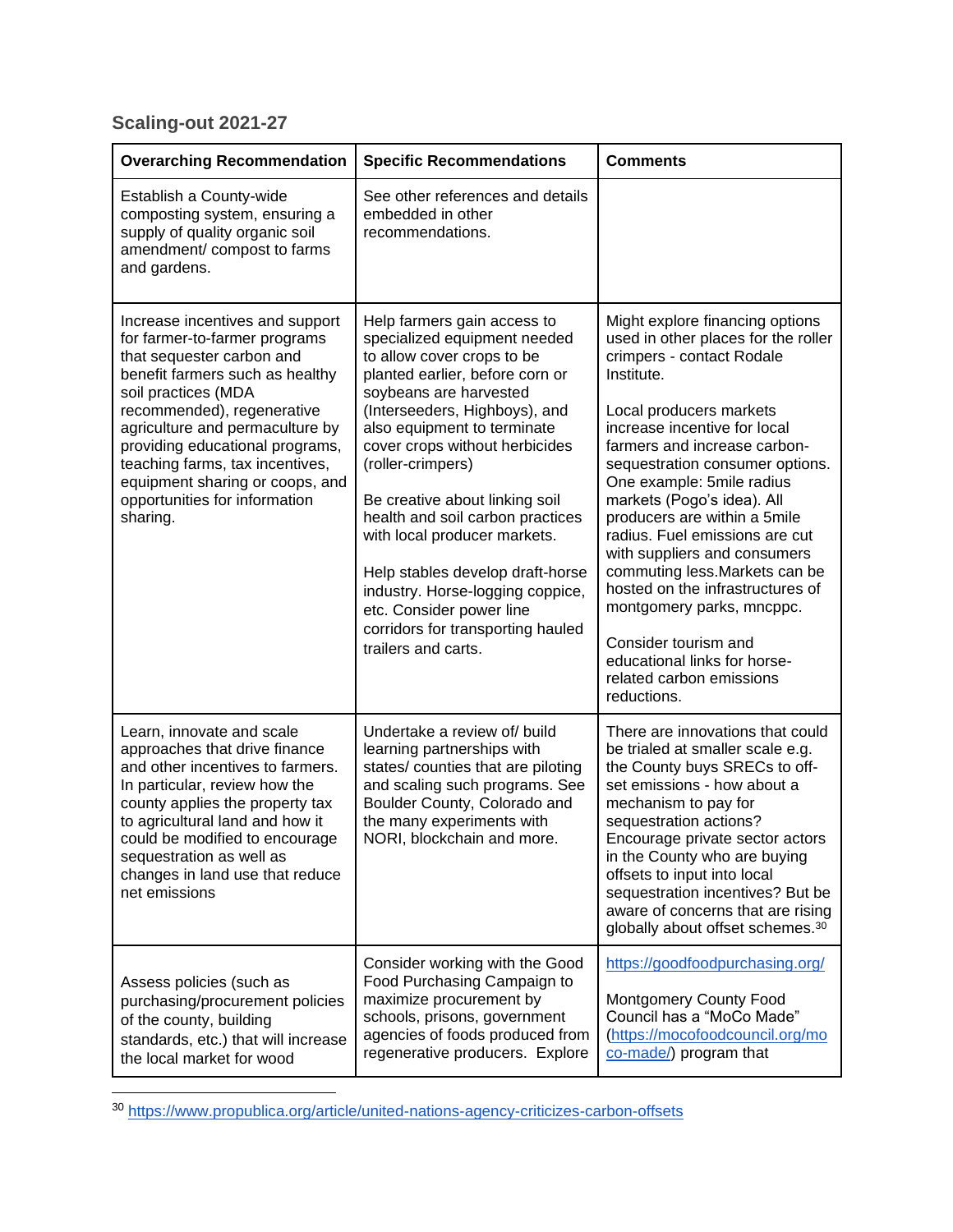| products, fruit and nut farms,<br>and other industries tied to<br>perennial crops and climate<br>friendly farming practices. | creating a local label or<br>certification for farmers and<br>producers using regenerative<br>practices or alternatively<br>adopting a small percentage of<br>county procurement for farms<br>using the organic regenerative<br>label. https://regenorganic.org/<br>Mandate a certain percentage of<br>procurement for local<br>regenerative food? (Not sure if<br>this is doable.) | promotes County produced<br>foods and they are working on<br>local procurement related to<br>local farms. Local co-packing<br>and production and distribution<br>facilities are also needed to<br>assist farmers with aggregating,<br>storage, processing and<br>distribution of their product. |
|------------------------------------------------------------------------------------------------------------------------------|-------------------------------------------------------------------------------------------------------------------------------------------------------------------------------------------------------------------------------------------------------------------------------------------------------------------------------------------------------------------------------------|-------------------------------------------------------------------------------------------------------------------------------------------------------------------------------------------------------------------------------------------------------------------------------------------------|
| Develop creative financing for<br>nature based solutions in<br>Montgomery County.                                            | Work with the Montgomery<br>County Green Bank to<br>incorporate financing and<br>revolving loan funds for<br>reforestation, silviculture and<br>regenerative agriculture<br>programs where appropriate.<br>Market this to impact investors <sup>31</sup><br>in the state, working in<br>partnership with foundations and<br>high wealth donors.                                     |                                                                                                                                                                                                                                                                                                 |
| Take a whole systems approach<br>to our climate action plan and<br>nature-based solutions.                                   | • Reduce food and<br>paper waste and<br>excess, and increase<br>recycling of paper and<br>other wood products<br>Support<br>construction of<br>affordable housing and<br>commercial and<br>municipal buildings with<br>sustainably-harvested<br>wood-replacing<br>carbon-intensive<br>concrete and steel                                                                            | Use of FSC certified wood for<br>construction has to be balanced<br>against the sequestration<br>potential of trees.                                                                                                                                                                            |
| Maximize the engagement of<br>young people in all that we do.                                                                | • Partner with our state<br>and Congressional<br>delegates to seek<br>funding for a statewide<br>youth Climate<br><b>Conservation Corps as</b><br>a possible pilot for the<br>nation - to assist with<br>urban garden<br>development, urban tree                                                                                                                                    |                                                                                                                                                                                                                                                                                                 |

<sup>31</sup> [https://ssir.org/articles/entry/foundations\\_can\\_unlock\\_a\\_food\\_system\\_to\\_feed\\_the\\_world](https://ssir.org/articles/entry/foundations_can_unlock_a_food_system_to_feed_the_world)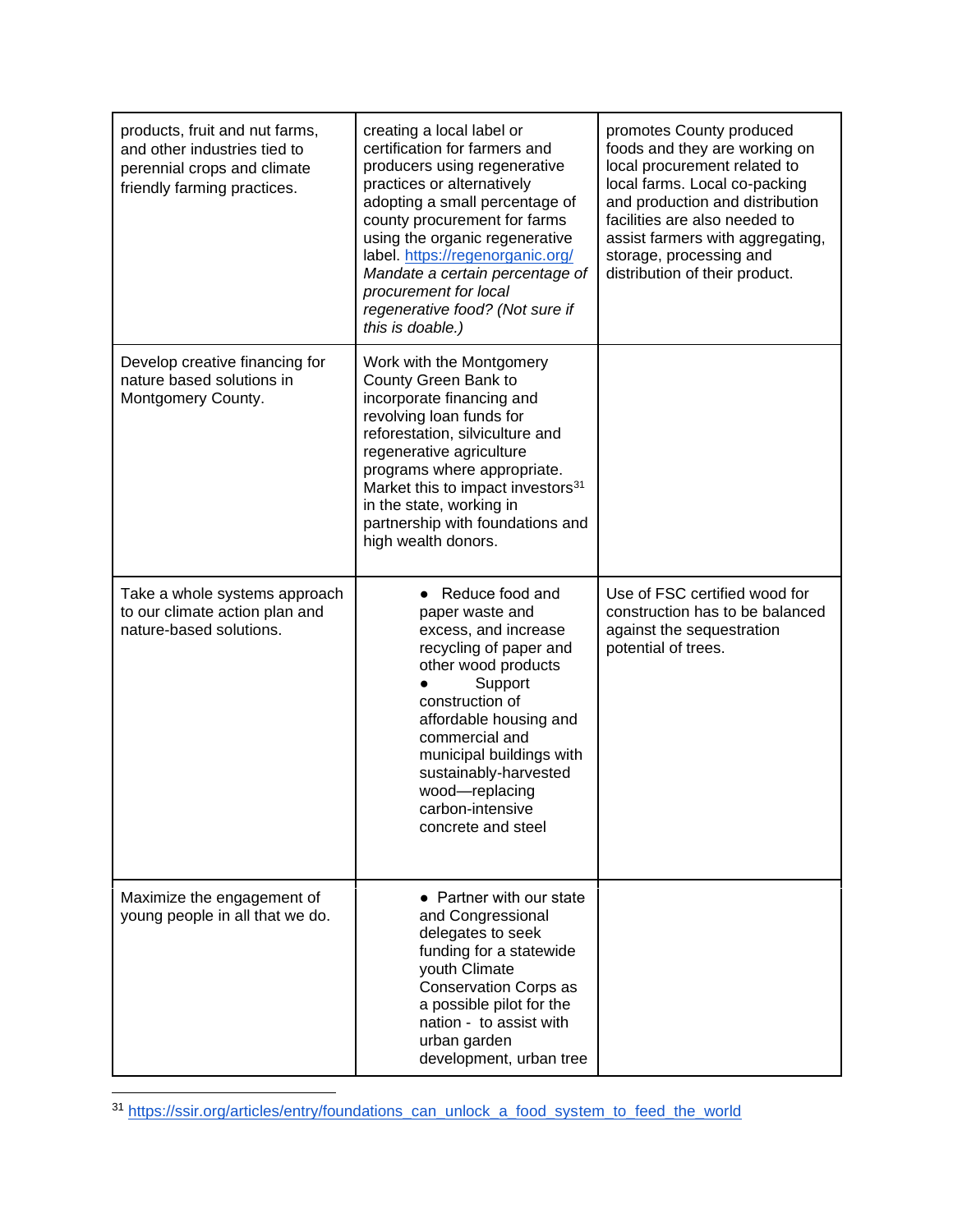|                                                                                                                                                                                                                                       | planting, and restoration<br>projects that can help<br>sequester carbon.<br>Employ youth in<br>summer jobs, focusing<br>on disadvantaged and<br>low income youth as a<br>priority.                                            |                                                                                                                                                                                                                                                                                                                                                                                         |
|---------------------------------------------------------------------------------------------------------------------------------------------------------------------------------------------------------------------------------------|-------------------------------------------------------------------------------------------------------------------------------------------------------------------------------------------------------------------------------|-----------------------------------------------------------------------------------------------------------------------------------------------------------------------------------------------------------------------------------------------------------------------------------------------------------------------------------------------------------------------------------------|
| Utilize all dying and infested<br>trees and manage waste<br>ecologically for sequestration<br>and compost whenever possible                                                                                                           | MoCo is experiencing<br>$\bullet$<br>severe storms and<br>insect infestations of<br>trees. Consider utilizing<br>the downed trees for<br>biochar production or<br>compost based on a risk<br>and benefit assessment.          | Understanding of how to<br>manage infested trees is still<br>emergent but this is a huge area<br>- both as a threat and an<br>opportunity. Work with local<br>experts at UMD and arborists to<br>best understand management of<br>dying large trees.                                                                                                                                    |
| Recognize the already-<br>widespread use of climate-<br>friendly techniques by<br><b>Montgomery County farmers</b><br>and reward innovators who are<br>adding stacked practices and<br>moving beyond basic<br>conservation practices. |                                                                                                                                                                                                                               | Mike Scheffel and Jeremy<br>Criss <sup>32</sup> have provided<br>information on the extent to<br>which county farmers are<br>already using methods that are<br>beneficial to the climate as well<br>as having other advantages<br>environmentally (e.g. reducing<br>eutrophication). They can also<br>serve as resources for<br>determining the best way to<br>choose award recipients. |
| Encourage farmers to shift to<br>lower-emissions cropping and<br>livestock systems.                                                                                                                                                   | These systems should be<br>based on an<br>assessment of the<br>emissions and<br>sequestration rates of<br>the whole farm system,<br>including all forms of<br>emissions, not just a<br>single component (e.g.<br>soil carbon) | Examples of lower-emission<br>systems include perennial crops<br>(compared to annual row crops<br>such as corn, soy and wheat)<br>and non-ruminant livestock<br>(chickens, turkeys, pigs)<br>compared to ruminants (e.g.<br>beef cattle)                                                                                                                                                |

## **Bold new ideas and future thinking**

| <b>Overarching Recommendation</b>                                                  | <b>Specific Recommendations</b>                   | <b>Comments</b>           |
|------------------------------------------------------------------------------------|---------------------------------------------------|---------------------------|
| Explore new ways to build<br>markets in support of carbon<br>sequestration through | County and MCPS purchase<br>locally produced food | For a look at Coppice and |

<sup>32</sup> <https://montgomerycountymd.gov/AgServices/aboutus.html>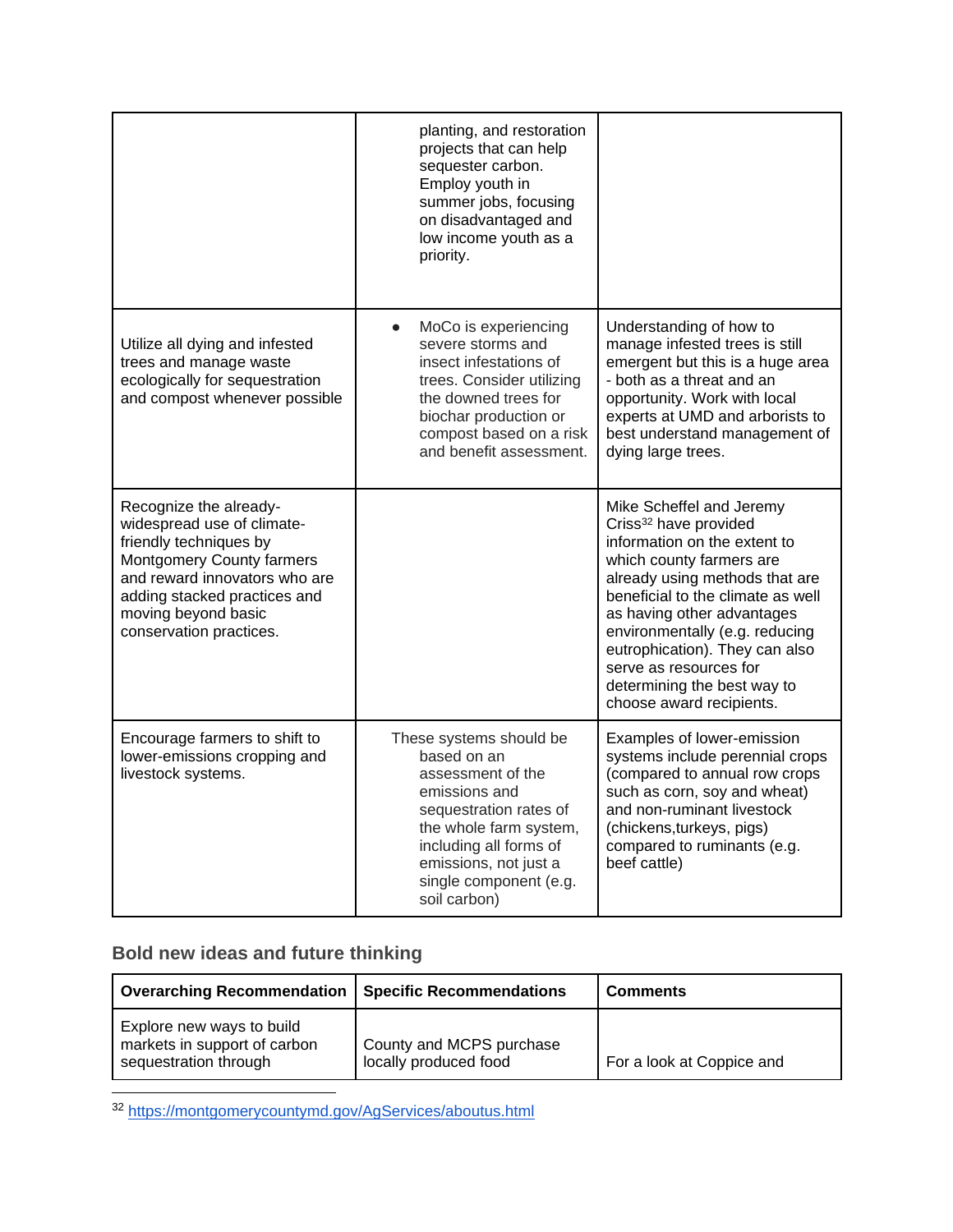| agriculture land-use practices                                                                                                                                | Coppice for root-intensive<br>lumber material, coppice and<br>pollard for leaf-hay/tree-hay.                                                                                                                                                                                                                                                                                                                                                                                                                                                                                                                                                                                                                                                                                                                                                                                    | Pollard industry doing well for<br>woodland and woodlanders,<br>read arborist William Bryant<br>Logan's 2019 book "Sprout<br>Lands"                                                                                                                                                                                                                                                                                                                                                                                                         |
|---------------------------------------------------------------------------------------------------------------------------------------------------------------|---------------------------------------------------------------------------------------------------------------------------------------------------------------------------------------------------------------------------------------------------------------------------------------------------------------------------------------------------------------------------------------------------------------------------------------------------------------------------------------------------------------------------------------------------------------------------------------------------------------------------------------------------------------------------------------------------------------------------------------------------------------------------------------------------------------------------------------------------------------------------------|---------------------------------------------------------------------------------------------------------------------------------------------------------------------------------------------------------------------------------------------------------------------------------------------------------------------------------------------------------------------------------------------------------------------------------------------------------------------------------------------------------------------------------------------|
| Be a trendsetter, adopting some<br>of the newest emerging<br>strategies for nature based<br>pathways that have additional<br>co-benefits for quality of life. | Explore incentives and<br>mandates for vertical<br>gardens and green walls<br>in all county facilities<br>and encourage<br>partnerships in the<br>private sector.<br>Explore how to help<br>local craft breweries<br>utilize perennial grains<br>and soil carbon<br>sequestration in their<br>processes for growing<br>and composting hops.<br>Maximize urban tree<br>foliage. It is incredible to<br>our health for scrubbing<br>air pollutants, mental<br>stability for individuals<br>and for the community,<br>and the healing can be<br>realized with simple<br>signage.<br>Consider a<br>compensated work<br>community camp(s) for<br>lower income youth and<br>adults in the reserve -<br>doing activities that<br>increase net carbon<br>sequestration rate.<br>Mulching fallen<br>branches, increasing<br>biodiversity, waste<br>conversion, applying<br>biochar, etc. | https://www.researchgate.net/pu<br>blication/265211839_Carbon_di<br>oxide_sequestration_model_of_<br>a vertical greenery system<br>https://www.sciencedirect.com/s<br>cience/article/pii/S00489697183<br>41433<br>https://www.mprnews.org/story/2<br>018/05/10/kernza-beer-<br>perennial-grain-climate-change<br>https://northcoastbrewing.com/s<br>ustainability/carbon-farming/<br>"Work community" can be<br>landscaper-logger-academia-<br>scientist-parks, or such.<br>Emergency workers of a sort -<br>soilcarbon accelerator medics. |
| Promote soil carbon<br>sequestration through our Moco<br>urban gardens                                                                                        | Require/encourage all<br>$\bullet$<br>gardeners to be organic<br>and stop tilling; educate<br>residents about<br>drawdown yards; ramp<br>up education on<br>gardens and<br>composting; provide<br>workshops on how to                                                                                                                                                                                                                                                                                                                                                                                                                                                                                                                                                                                                                                                           | https://www.thenatureofcities.co<br>m/2016/02/07/carbon-capture-<br>gardens-a-nature-based-<br>solution-for-managing-urban-<br>brownfield-soils-for-biodiversity-<br>and-ecosystem-services/                                                                                                                                                                                                                                                                                                                                                |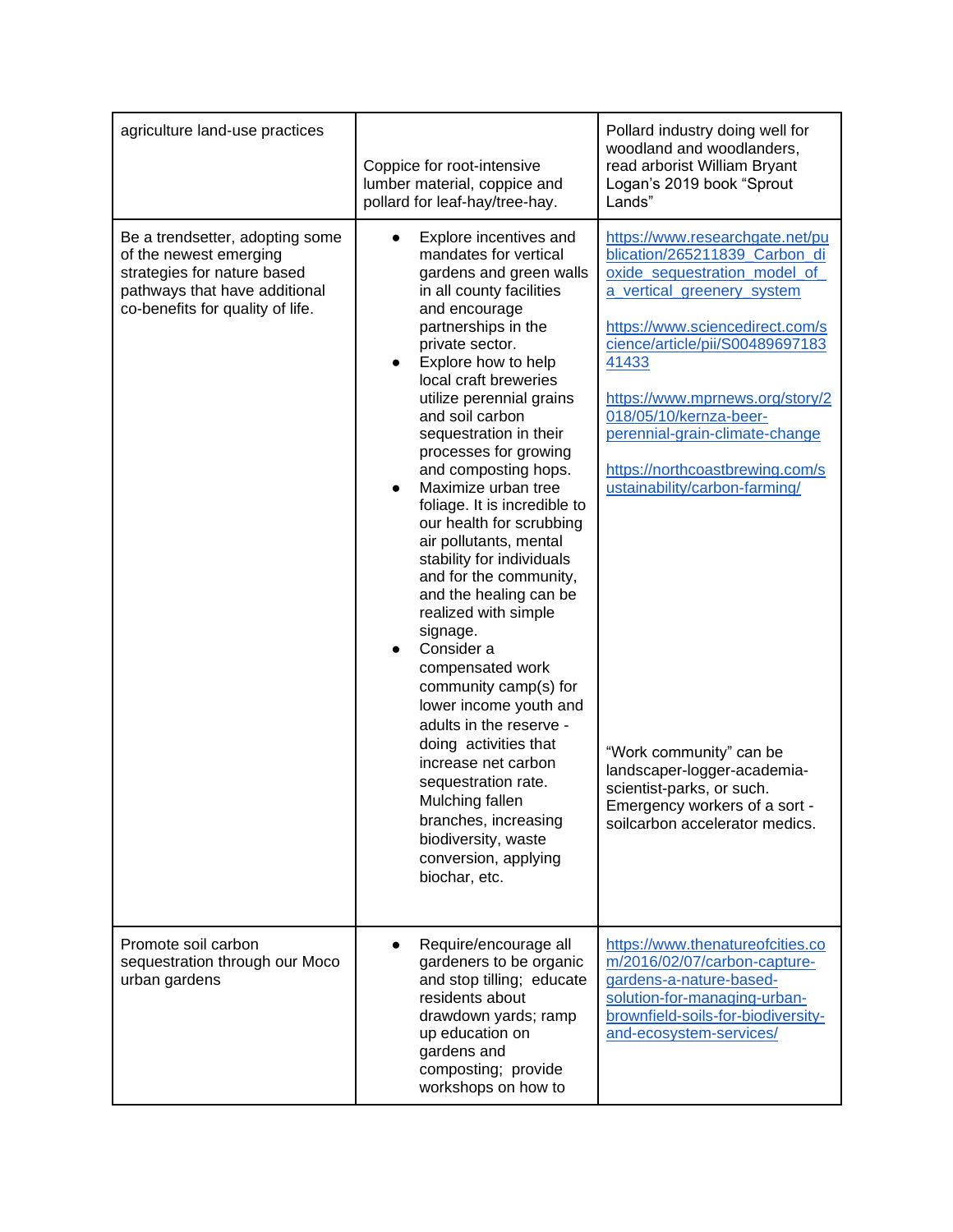|                                                                                                                                                                          | use alternative<br>approaches to loosening<br>and building soils.                                                                                                                                                                                                            |                                                                                                                                                                                                                                                                                                             |
|--------------------------------------------------------------------------------------------------------------------------------------------------------------------------|------------------------------------------------------------------------------------------------------------------------------------------------------------------------------------------------------------------------------------------------------------------------------|-------------------------------------------------------------------------------------------------------------------------------------------------------------------------------------------------------------------------------------------------------------------------------------------------------------|
| Explore partnerships with the<br>MOCO Community College and<br>public schools system.                                                                                    | Provide reforestation<br>and compost job training<br>and placement<br>programs,<br>Explore food production<br>food businesses to build<br>consumer demand for<br>farm products and wood<br>products coming from<br>nature-based<br>sequestration<br>producers. <sup>33</sup> |                                                                                                                                                                                                                                                                                                             |
| Explore methane reduction in<br>ruminant farming                                                                                                                         | <b>Contact Penn State</b><br>researchers who are<br>championing field tests<br>that incorporate<br>seaweed/kelp into cow<br>feed. Initial results show<br>a 80% decline in<br>methane emissions.                                                                             | Identify dairy and beef farmers<br>who may want to partner in an<br>early field trial in partnership with<br>University of Maryland.<br>https://www.technologyreview.co<br>m/s/612452/how-seaweed-<br>could-shrink-livestocks-global-<br>carbon-hoofprint/                                                  |
| Motorless hauling                                                                                                                                                        | Draft horse network through the<br>county power line easements.<br>Log, woodchip, lumber, hay,<br>manure, a trailer of eco goats,<br>etc.                                                                                                                                    | Carbon sanity, local stables<br>supportive, and for when<br>petroleum might cut out.<br>Pulled cart animal husbandry<br>can be built into the mnc-ppc<br>and Montgomery Parks<br>structures.<br>Some of the private stables in<br>the Reserve can be rewarded for<br>allowing such pulled cart<br>projects. |
| Delineate upcounty watersheds<br>as sourcewater protection areas<br>and leverage complementary<br>funding sources for protecting<br>water quality to sequester<br>carbon | As indicated by Dr Via, several<br>water quality measures already<br>incentivized also sequester<br>carbon.                                                                                                                                                                  | Master plans for the upcounty<br>justify the Ag Reserve and Rural<br>Low density zoning in part<br>because they are public water<br>supply areas. This fact needs to<br>be common knowledge rather<br>than be buried in ancient master<br>plans.                                                            |

<sup>33</sup> <https://www.zerofoodprint.org/>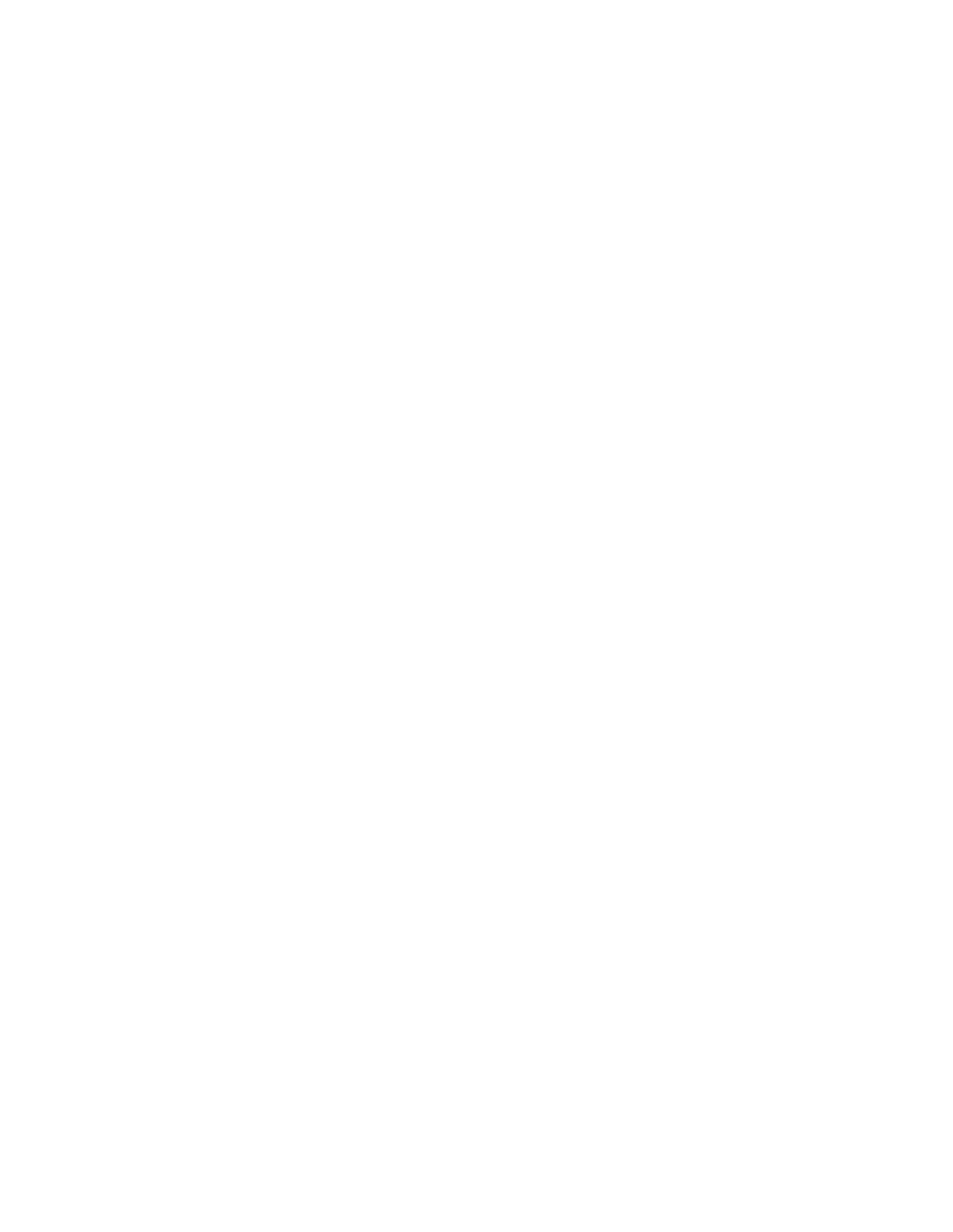#### Facing Uncertainties

The amount of carbon that can be sequestered through protection of existing forests and urban/suburban trees, through reforestation and through regenerative agriculture cannot be perfectly quantified and is a matter of debate. Some of this debate is tied to our rapidly changing planet and the new threats posed by warming soils, fires, pests, droughts, intense storms, and floods in our region. Still, there is no debate about the critical role of all land-based sequestration strategies as key pathways for greater adaptation and mitigation. Policy makers will sometimes need to weigh conflicting scientific data as they weigh the relative merits as well as ease of adoption for sequestration recommendations.

Sequestration through agriculture in any given landscape is dependent on many variables, including types of soils, how widely practices are adopted, depth of soil affected, diversification of farming systems, and use of organic versus chemical inputs. Reforestation is affected too by type of tree, type of soil, invasive pests, extreme weather events, fire, and diversity of forested stands. Climate action plans inherently face uncertainties. This section highlights on-going debates raised and discussed by workgroup members, and focuses primarily on the discussion about what is best for net sequestration, mitigation, and adaptation in general. These debates are in part rooted in divergent perspectives, but also in response to our changing climate and a steady flow of new research and developments that must be monitored for effective decision making by policy makers. These debates are not resolved, but serve to highlight the challenges of determining the 'best' use of land or the 'ultimate' list of sequestration practices. And the key conclusion is that an adaptive process of decision-making, informed in partnership with scientists and implementers, with capacities to shift focus, is critical. Our forests, fields, water systems, and plants are being heavily impacted by a changing climate. Facing uncertainties requires a vigilant focus on emerging knowledge and science and a willingness to change perspective as new information emerges.

What follows are reflections from workgroup members on the science and potential of different land-based sequestration strategies.

#### An Argument for Reforestation of Agricultural Land (submitted by Doug Boucher)

The case for reforestation of some agricultural land in Montgomery County is based on the scientific fact that reforestation leads to net sequestration -- at a rate considerably higher than any of the agricultural alternatives -- while agriculture leads to net emissions of greenhouse gases. In the case of our county, the estimate is that these emissions totaled about 42,000 tons CO<sub>2</sub>equivalent in 2015, with <sup>3</sup>/<sub>3</sub> of this coming from agricultural soils. Forests on the other hand sequester carbon, and the scientific literature shows clearly that reforestation is the natural climate solution with the highest potential, both in the United States and globally (Fargione et al. 2018 *Science Advances*). This is confirmed by estimates of potential climate benefits in Maryland agriculture calculated by Dr. Sara Via (Appendix K, Draft 2019 Greenhouse Gas Reduction Act Plan), which show that the largest benefits come from adding trees (silvopasture, alley cropping, tree and shrub establishment, conversion to farm woodlots). Overall, forests in the eastern U.S. tend to sequester about 10 to 15 tons CO2eq per acre, compared to 1-2 tons for even the best agricultural systems. The only use of agricultural land that is more beneficial than reforestation is to combine farming with solar panels, which leads to net sequestration of about 200 tons CO2eq per acre.

Another reason that the potential benefit from changing farming practices is limited, is that the majority of Montgomery County farmers are already using the climate-beneficial practices -- in particular: cover cropping, no-till, and rotational grazing. This means, ironically, that the additional sequestration that could be achieved by promoting these practices is not large, because the additional area on which they could be newly implemented is not large.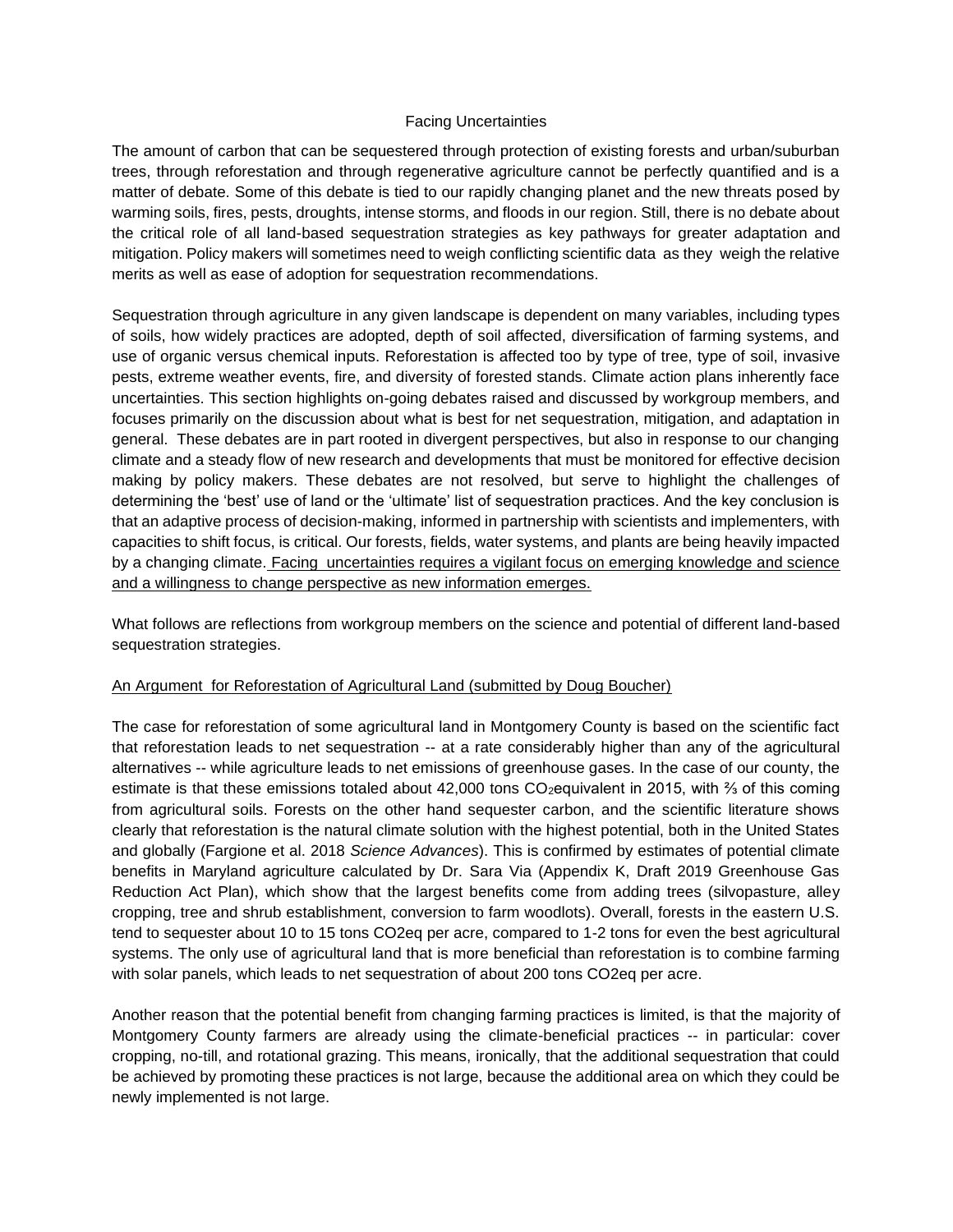It is also worth mentioning that Montgomery County's agricultural production does very little to "feed a hungry world", or even to feed our own residents. Only about 1% of our food is produced in the county, and the primary use of county agricultural land is crop production, rotating corn, soy and wheat. Of these, corn and soy are overwhelmingly used to feed livestock and generate biofuels, resulting in very small amounts of human-edible food per acre. Indeed, a considerable amount of our agricultural land does not produce food at all, but rather horses and landscaping plants. The county's 2015 greenhouse gas inventory showed that we had about 9,100 horses on county farms, compared to just 2,200 beef cattle and 600 dairy cattle.

We do not need to reforest all the county's agricultural land -- far from it. The recommendations are for increasing our forest area from 34% currently to 37% in 2027 and 45% in 2035. But to exclude agricultural land from reforestation would deliberately forgo the change in land use with the highest climate mitigation potential -- as well as very important co-benefits for wildlife, recreation, biodiversity, water, and prevention of climate-driven disasters.

### An Argument for Adoption of Cutting Edge **Regenerative Agricultural Practices**, Plus Protection of Existing Forests and Trees (submitted by Ellen Gordon and Betsy Taylor)

Reforestation does offer a great deal of promise for confronting climate change, but more so in the long run. We support selective reforestation efforts in Montgomery County and in fact feel they are very important. Reforestation is particularly suited for conservation buffers or marginal land or habitat enhancement..However, the biggest difficulty with reforestation as a strategy is simply that it takes so much time to reap the benefits for global warming. There are debates <sup>34</sup>over the role of densely planted saplings absorbing more carbon versus older mature trees and their role. But, in the short and medium term, reforestation may not offer as much benefit as limiting deforestation in the first place and adding new practices in the agricultural sector, including practices that reduce on-farm emissions as well as sequester carbon through regenerative practices. Perhaps the most complicating factor in reforestation as a means to combat climate change, however, is climate change itself. Across large parts of western North America, forests are already in serious climate-related trouble. Years of prolonged drought in California have turned the forests of the Sierra Nevada and North Coast into "tinderboxes of highly combustible debris," according to [a New York Times article.](http://www.nytimes.com/2016/08/30/science/california-dead-trees-forest-fires.html?smid=tw-share) In Canada, forest fires and industrial development have destroyed [almost two](https://thinkprogress.org/canada-tops-the-world-in-forest-degradation-thanks-to-climate-change-logging-and-energy-development-7071693ef655#.ysugi7ymt)  [million acres](https://thinkprogress.org/canada-tops-the-world-in-forest-degradation-thanks-to-climate-change-logging-and-energy-development-7071693ef655#.ysugi7ymt) of boreal forest since 2000. And in the mid-Atlantic, mature oaks, beeches and other trees are facing sudden death from opportunistic pests, including ambrosia beetles, Armillaria root rot and Hypoxylon canker. Urban and suburban trees are being hit hard.<sup>35</sup>Up and down the mid-Atlantic coast, sea levels are rising rapidly, creating stands of dead trees — often bleached, sometimes blackened — known as ghost forests.

The numbers cited above by Mr. Boucher do not include all the potential sequestration from many additional farming practices beyond no till, cover crops and crop rotations. For example, according to experts at Colorado State (home of the Comet-Planner tool), merely adding conservation buffers - strips of perennial grasses - to row cropping in the County would potentially double the sequestration rates. Adding compost would add additional sequestration potential for up to 100 years through a single application. Eric Toensmeier, author of [The Carbon Farming Solution,](http://carbonfarmingsolution.com/) has peer reviewed data demonstrating up to **30-40 tons of CO2E/hectare** from diversified systems including trees, crops and animals. These practices are

<sup>34</sup> [https://news.mongabay.com/2019/05/tall-and-old-or-dense-and-young-which-kind-of-forest-is-better](https://news.mongabay.com/2019/05/tall-and-old-or-dense-and-young-which-kind-of-forest-is-better-for-the-climate/)[for-the-climate/](https://news.mongabay.com/2019/05/tall-and-old-or-dense-and-young-which-kind-of-forest-is-better-for-the-climate/)[,https://science.time.com/2014/01/15/study-shows-older-trees-absorb-more-carbon/,](https://science.time.com/2014/01/15/study-shows-older-trees-absorb-more-carbon/) [https://www.frontiersin.org/articles/10.3389/ffgc.2019.00027/full,](https://www.frontiersin.org/articles/10.3389/ffgc.2019.00027/full)

<sup>35</sup> <https://journals.plos.org/plosone/article?id=10.1371/journal.pone.0215846>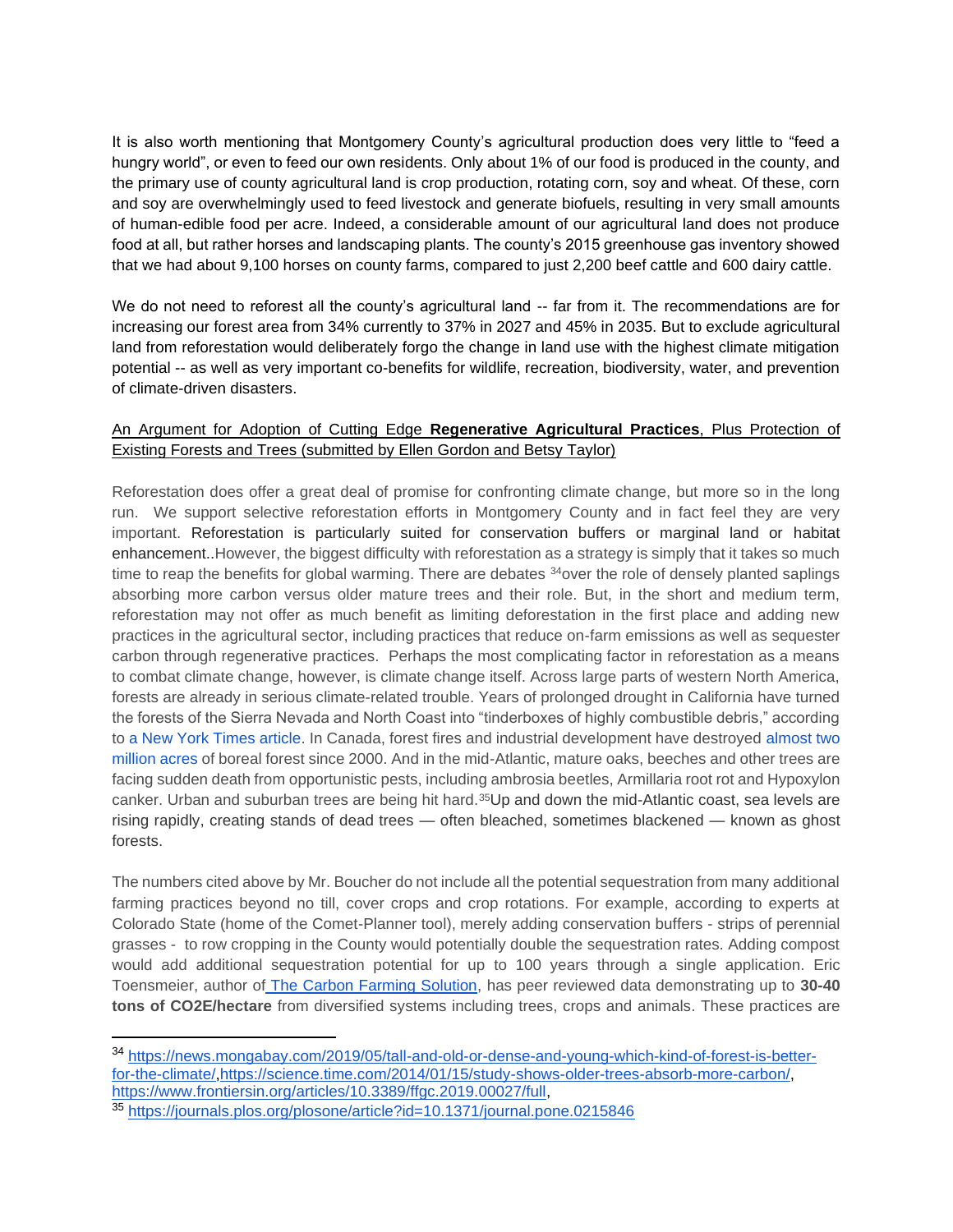not reflected in most studies in part because of an assumption that the world will largely move forward with export commodity crops and row crops. If the County encourages diversified agricultural systems, more local food production, and a range of practices not currently in use, from effective composting of horse manure to planting of perennial grasses, sequestration rates for agriculture rise. We urge the County to embrace soil carbon sequestration through diversified farming systems that in many cases might include reforestation and protection of existing tree stands.

Nature cycles carbon and is both a source as well as a sink. Methane from ruminants, nitrous oxide from fertilizers, and rising carbon emissions from an acceleration of death of older trees due to insect infestations can tip the scale against sequestration unless regenerative practices, reforestation, and protection of existing trees outpace negative trends. The potential of soil carbon sequestration in agriculture and forestry is constrained by government subsidies to damaging practices and in some cases by the costs or risks for land owners in transitioning to climate smart practices. As public officials make tough choices, it is vital to take an inclusive rather than reductionist view of all of this. Nature-based strategies need to be done in such a way that they support biodiversity, resilience against extreme weather, food security, and places of solitude for an ever rising and stressed human population. Diverse systems of agriculture and forestry are vital just as diverse financial investments provide greater security for any portfolio of investments. These and other challenges must be faced forthrightly as the County makes hard decisions about resources and pathways forward.

## Questions for further research

### **1. What could MoCo's sequestration ambition through nature-based solutions be?**

- **Today's capacity:** What is the current baseline for agricultural land use, forests, wetlands, and sub-urban landscapes, in terms of estimated sequestration in CO2e? Do we have this data in the state and if not, what would it take to get it? Is the data holding the complexity of recent climate impacts and their effect on sequestration and other potential co-benefits.
- **Today's emissions:** What is the current baseline of emissions through agricultural land use, forests, wetlands, and sub-urban landscapes, in terms CO2e? What contribution could the sequestration actions proposed make toward reducing these emissions? (a cobenefit of these actions)
- **Scaling-up current and additional practices capacity:** What could the potential sequestration be by 2027, if some percentage of the proposed practices for each of these landscapes (assuming no change in land use, and scale-up of practice from 2021-27)?
- **Setting bold targets for 2035 and 2050:** What is the potential (likely due to land-use changes) to increase the sequestration capacity of MoCo? What are the likely challenges to this (e.g. reaching maximum sequestration capacity, actions that cycle carbon back out of soils/ forests/ wetlands etc)?
- **2. What are the current forms of land-use in MoCo? What are the services and products that are currently generated through this land-use? What are the economic benefits of this land-use (employment, income, profits)?**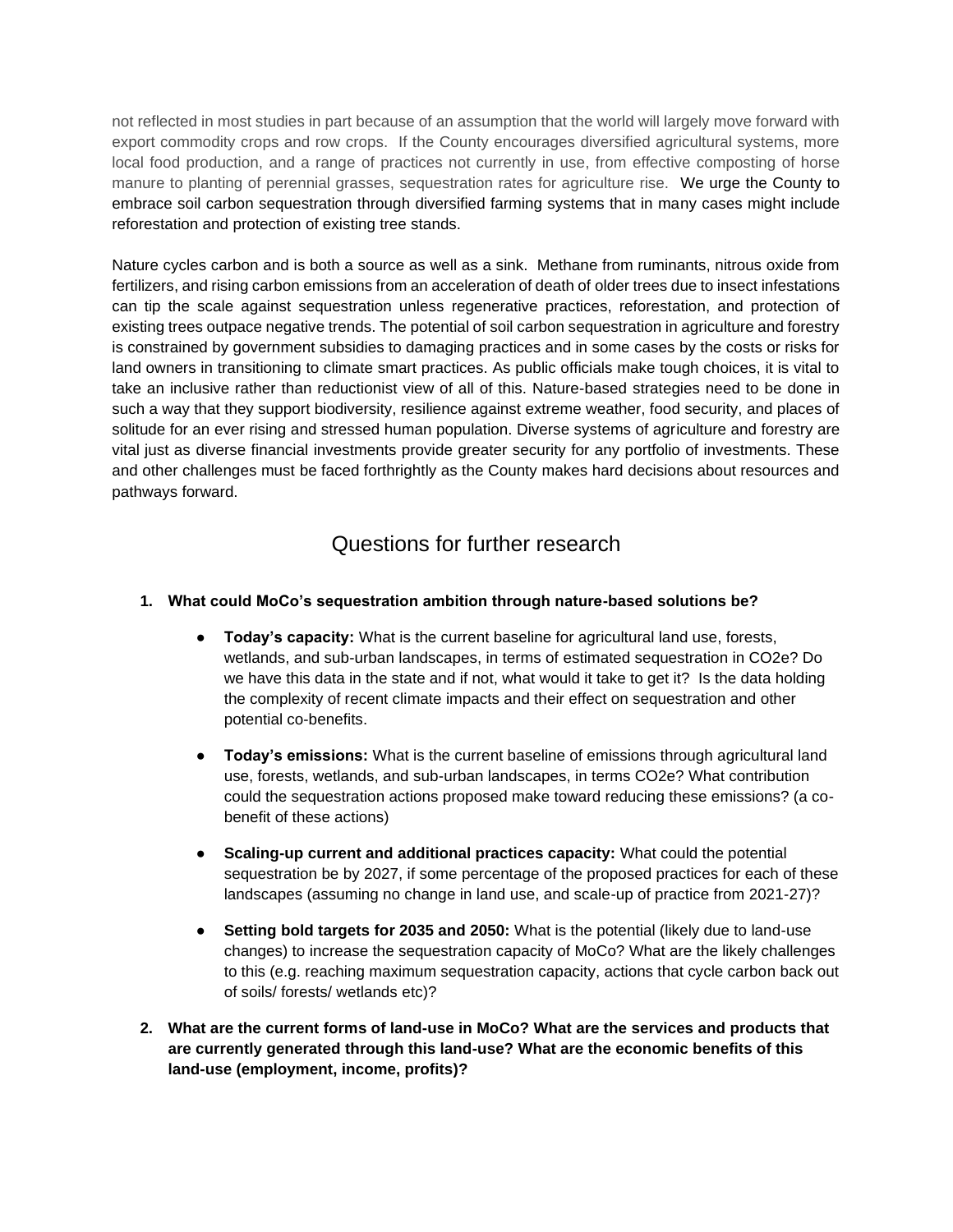- How is land used within the Agriculture Reserve? We know there is some data but it needs to be more granular. There is concern that there are large homes and plots which are primarily lawn-based.
- **3. What are the critical scenarios projected for MoCo in the coming 10-15 years, particularly in relation to population growth, development pressures, and climate impacts (including on agriculture, forests, wetlands)?**
	- For example, how will MoCo's food supply chain likely be affected in this period? Is there a case for increasing local-level food sufficiency?
- **4. Who are MoCo's farmers (by size/ type of agriculture), and what practices are they using now, and why/ why not?**
	- Are farmers of type X applying the NCRS practices, which ones, to what extent? [The MoCo Office of Agriculture as a source]
	- Are farmers (which ones) adopting more cutting edge practices such as silvopasture or permaculture, and to what extent?
- **5. Are our reforestation practices supporting healthy forests or monocultures? How can we maximize support for birds, insects, and resilient, diverse forests?**
- **6. To what extent are we protecting our existing tree canopies and what improvements are essential given the vital role of older trees in holding carbon?**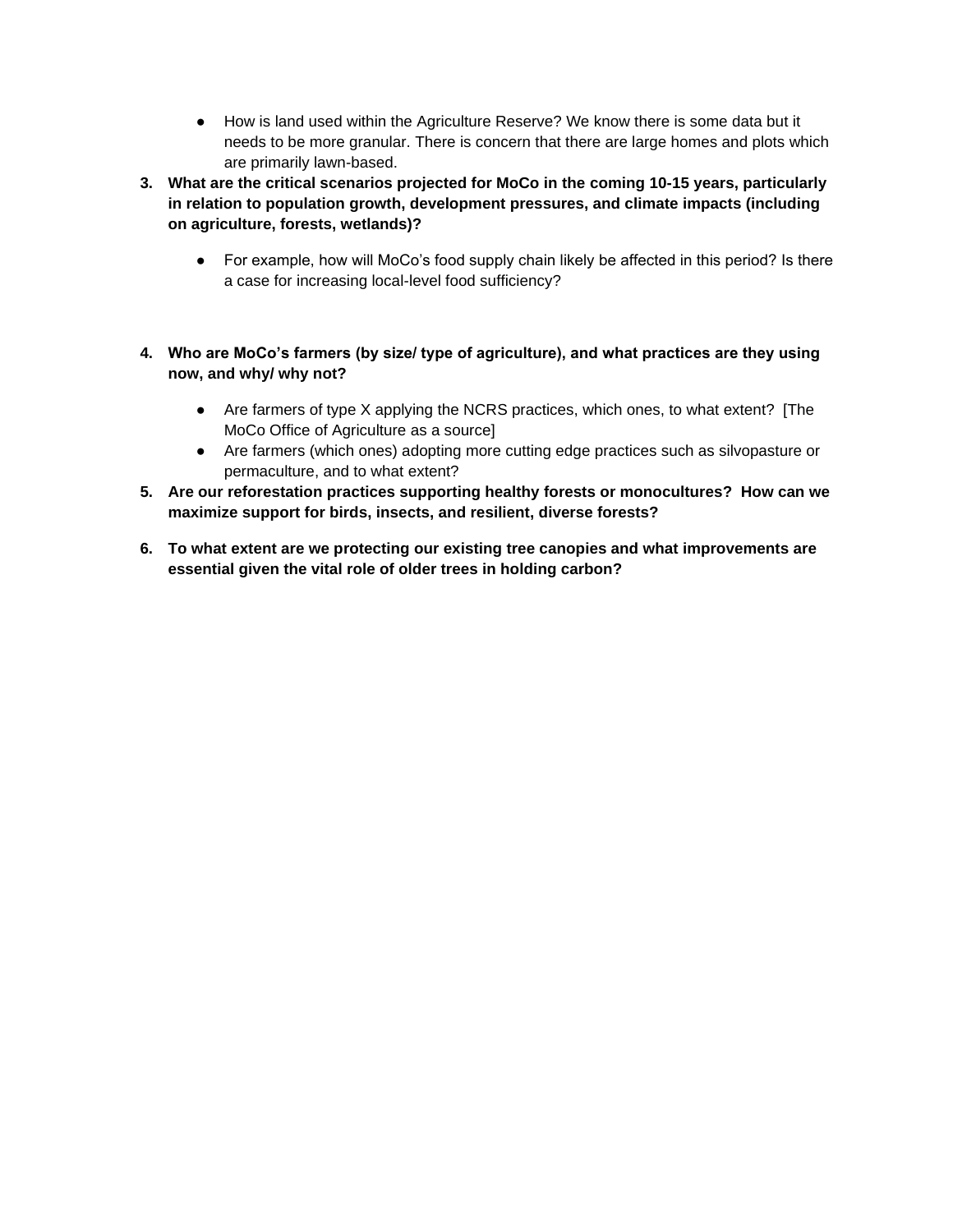# Annex 1: Excerpts from MoCo Climate Mobilization Report Recommendations, 2018

### **Food and Farming Strategies**

*(Reduced Food Waste, Plant-Rich Diet, Conservation and Regenerative Agriculture, Nutrient Management and Composting)* 

The growth, consumption and management of excess food encompasses a variety of activities that involve the County's agricultural sector, restaurants and other food service establishments, and residents.

#### **Current Status/Activity**

#### *Conservation and Regenerative Agriculture, Nutrient Management*

- Maryland Cover Crop Program and Maryland Agricultural Water Quality Cost Share grants.
- Technical and financial assistance through the USDA Natural Resources Conservation Service (NRCS). Technical assistance for developing conservation plans through Montgomery County Soil Conservation District (MSCD).
- MSCD equipment rental program (e.g., No Till Drill).
- University of Maryland Extension Nutrient Management Program provides farmers with technical assistance for nutrient management plan development.
- Sustainable farms included in the Green Business Certification Program.

#### *Reducing Food Waste and Encouraging Plant Rich Diets*

- MCPS' Division of Food and Nutrition Services (DFNS) features daily meatless items; working with manufacturers to develop plant-based protein offerings that meet the required meat/meat alternative equivalent.
- The Strategic Plan to Advance Composting, Compost Use and Food Scraps Diversion in Montgomery County (April 2018) provides direction, framework and recommended strategies to reduce wasted food, channel excess food to others with unmet needs and increase the amount of food scraps recycled through composting and/or other technologies, such as anaerobic digestion.
- County supports Community Food Rescue, a Manna Food program that receives food donations from local businesses that would have been thrown away and delivers it to agencies serving those in need.
- The Montgomery County Food Council is creating a comprehensive list of all current hunger relief resources and emergency food providers in the County to highlight existing efforts and gaps; the Council also created a Food Security Plan which addresses who is at risk, where they are and what their barriers are to food security.
- Food waste composting taking place at cafeterias in three County buildings Executive Office Building, Council Office Building and Public Safety Headquarters.
- Live Well initiative incorporates messaging and campaigns for plant based diets.

Appendix A: Potential Solutions or Actions 21

#### **Potential Next Steps:**